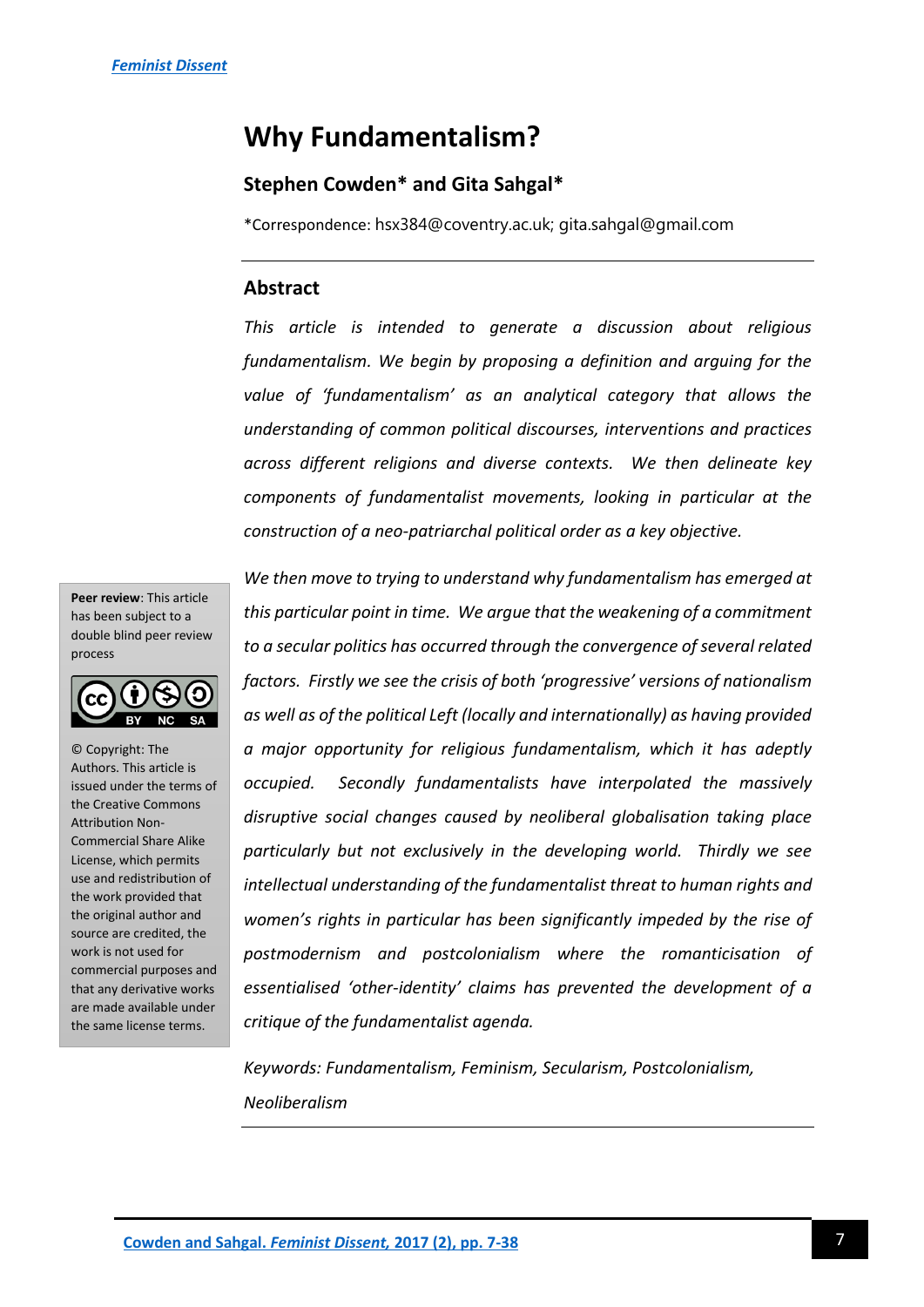#### **Introduction**

In the state of Borno in North-Eastern Nigeria, an internally displaced person offered the following harrowing account of what took place when members of the group Jama'atu Ahlis Sunnah Lida'awati wal Jihad (JAS), commonly known as Boko Haram, arrived at their village:

In the town of Damaskin Bama LGA…all school age girls and boys were reportedly placed in a large compound where they received systematic and intensive religious instruction. Initially, parents were pleased that their children were being taught the Quran, but in December 2015, 300 children disappeared from the compound. Furthermore, though interviews with children who had received religious instruction demonstrated a continuity in the subject matter taught by previous Quranic teachers, there was one important difference: JAS's instruction included injunctions to use violence against anyone opposing the teachings that they received, including their own parents (Ladbury, S et al 2016:5).

 In Leamington Spa, Warwickshire, UK in September 2016 a wedding ceremony took place: an interfaith marriage, between a Sikh bride and non-Sikh groom at the Warwick and Leamington Gurdwara. However the event was severely disrupted when 55 members of Sikh Youth UK arrived to stage a protest in opposition to actions of the Gurdwara committee who had allowed this ceremony to take place. As the protestors were wearing Sikh kirpans, a ceremonial dagger worn traditionally by Sikhs, the police were called and the protesters removed. According to Shamsher Singh, a member of the Sikh Youth group which organised the protest, their objection was not against inter-faith marriage as such, but the protestors 'justifiably objected to an interfaith marriage that was to be carried out as a Sikh religious ceremony.' He situated the protest in a context of 'more and more young people are becoming interested in the true interpretation of what it means to be Sikh…The elder generation arrived [in the UK] and fitted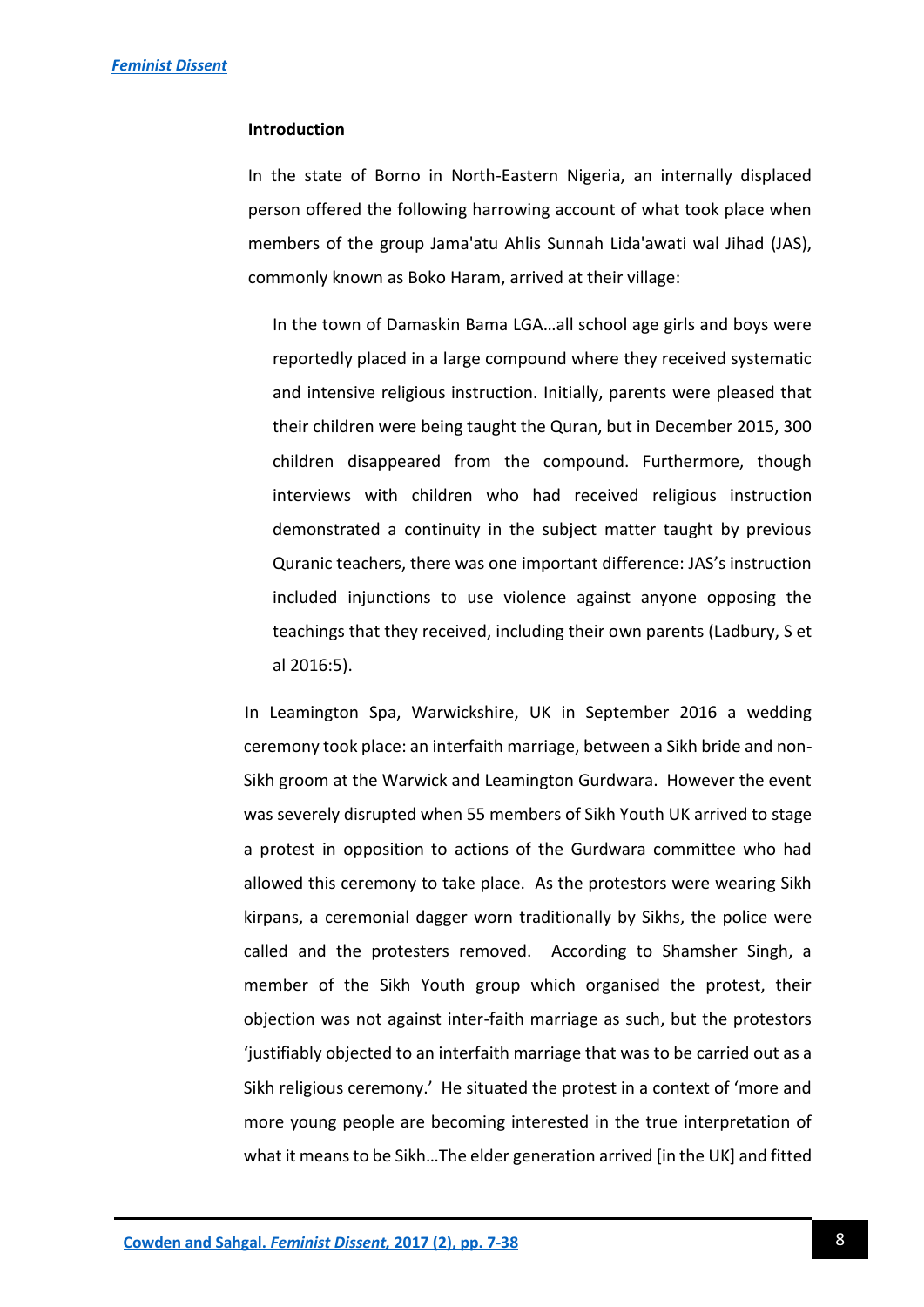their faith round the need to assimilate, survive and to get work…Now younger people want to reclaim Sikhism as a deeply spiritual peaceful and encompassing religion and this is why we are seeing these protests.' (Guardian, 12/11/16).

These are two events which have taken place in two entirely different contexts, in different countries, involving two entirely separate religions, involving people with no connection to each other. However the central point we want to make in this piece is that both of these events are significant signs of the times we are living in. Without arguing for any sort of moral equivalence between these two situations described, what connects these instances is the way they manifest the resurgent power of religious fundamentalism. Why is it that British Sikhs involved in protests like the one in Leamington are so preoccupied with interfaith marriages? Journalist Herpreet Kaur Grewal has expressed concern that in these protests the focus is always on Sikh girls marrying out while there is relative silence and inaction on caste discrimination and female foeticide (Independent 14/9/2016). Sukhwant Dhaliwal has noted similarly that 'throughout the 1980s and the 1990s, the prohibition on mixed relationships manifested itself in regular reprisals between Sikh and Muslim gangs for targeting 'their' women. The question is, why has this resurfaced now?' (Dhaliwal, 2016). This central issue is the focus of this discussion.

While the Islamic fundamentalism that characterises the first account is the most visible, our argument is that this is part of a development taking place within all major world religions. While much of the condemnation that takes place around this focuses on this question of violence, it is crucial to see fundamentalism as about more than violence, even if violence remains one of its most defining qualities. It is also important to see that the violence which characterises different forms of religious fundamentalism does not come out of the blue, but emerges over years as a consequence of the societal normalisation of fundamentalist thinking and teaching. Fundamentalism develops as process, and this sows the seeds of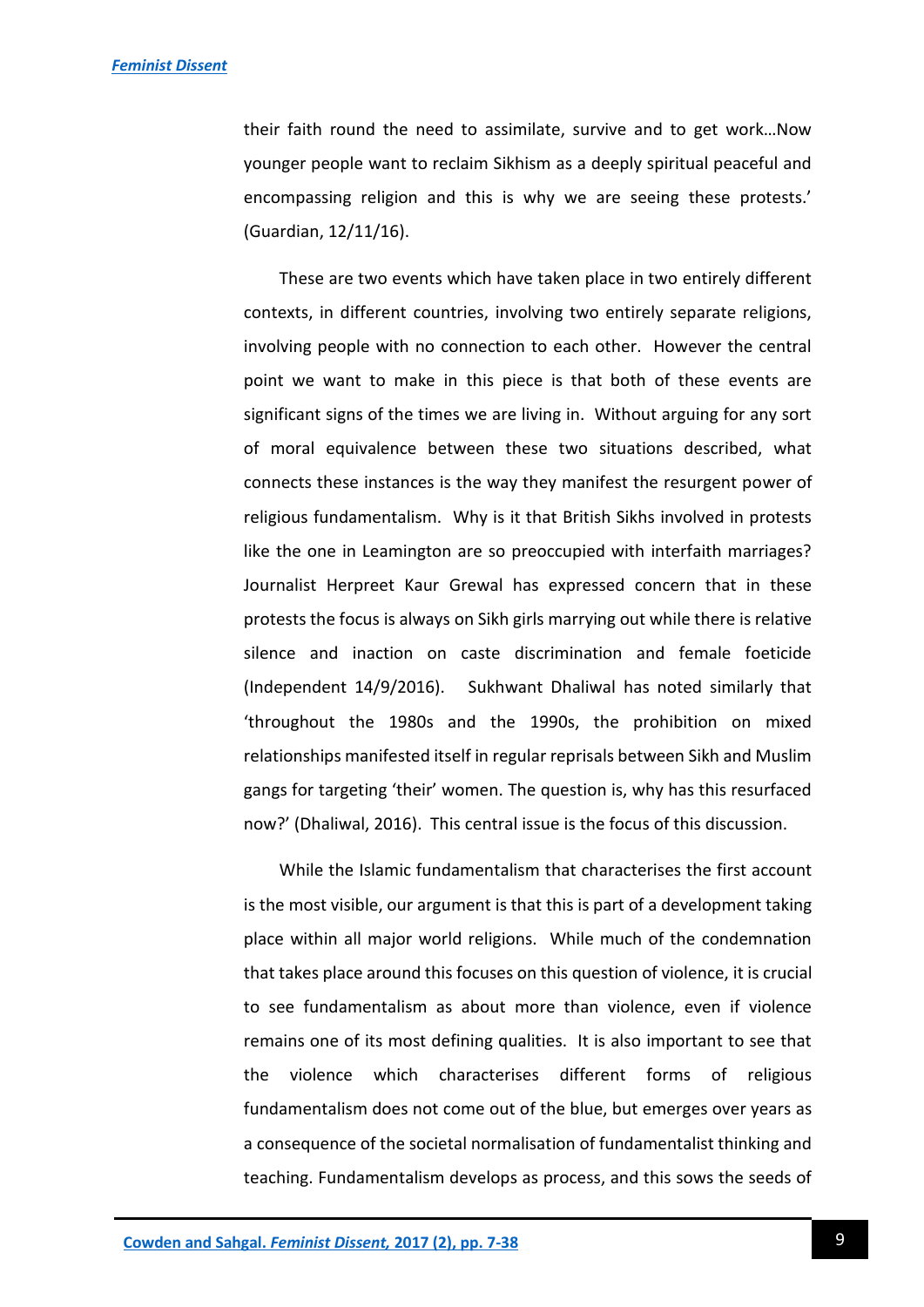what develops into horrific events such as those in Nigeria (Ladbury, S et al 2016). While religious fundamentalism feeds off localised problems and grievances, we want to argue here that religious fundamentalist movements are, in the words of the Algerian sociologist Marieme Helie-Lucas 'political movements of the extreme right, which, in a context of globalization, e.g. forceful international economic exploitation and free-forall capitalism, manipulate religion, culture, or ethnicity, in order to achieve their political aims' (Helie-Lucas, 2004). In some instances this influence accumulates as fundamentalists have taken over the process of offering social support to working class and poor communities, particularly in a context of structural adjustment programmes and state withdrawal from social provision.<sup>1</sup> Helie-Lucas describes similarly the rise of Islamist politics in the impoverished suburbs of French cities, noting that:

the big strength of the fundamentalist far-right is that they understood very early that the state abandonment of its duties towards specific categories of citizens, and the decline of the old Communist Parties' social activities in working-class areas of big cities, created a space for them, whether in [North Africa] or in Europe. "Political Islam" is a popular, and populist, movement. This…has been the fertile ground on which young men, and now young women too, become "radicalised", thanks to the social work done by the Muslim far-right: the youth camps and sports clubs; the after-school tutoring; the sermons; the free distribution of clothing (including, of course, distributing so-called "Islamic dress" in the process); and books (including, of course, fundamentalist literature); the material help brought to homes where the bread winner just died; etc. (Helie-Lucas, 2015)

As was argued in the first issue of *Feminist Dissent*, this is all part and parcel of the process whereby 'fundamentalism has spread its tentacles even deeper into our social and political lives and spaces' across the globe (Varma, Dhaliwal, and Nagarajan 2016: 4). Without even attempting an exhaustive list of the contemporary conquest of political power by religious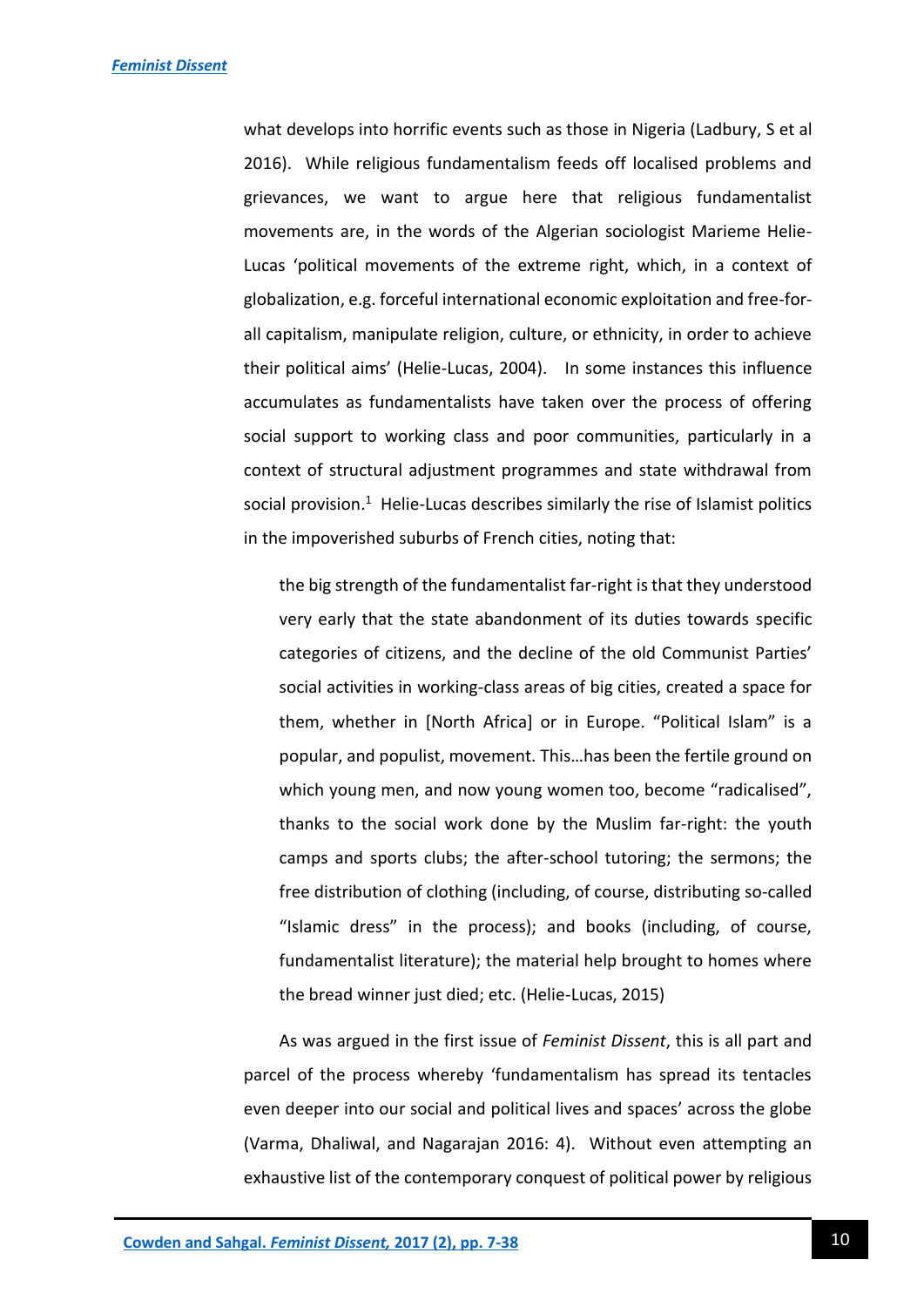fundamentalists it is crucial to refer to Bhariyata Janata Party (BJP) leader Narendra Modi, now India's Prime Minister. For many years the questions about his involvement in massacres of Muslims in Gujarat in 2002 (Human Rights Watch 2002) led to him being treated as a pariah by western governments. However as his regime now throws the India's doors open to global capital, these questions alongside his ongoing involvement with the far-right, Hindu nationalist Rashtriya Swayamsevak Sangh (RSS), whose policies openly admire European Nazism's project of 'racial purification' (Bhatt, 2001), have become much less of a problem. In the US it is no secret that Evangelical Christians have played a significant role in the election of Donald Trump in November 2016. Trump himself is not an evangelical and anyone listening to the impious racist and misogynist demagogy during his campaign might have considered this might be off-putting to socially conservative religious people. However as Mugambe Jouet (2016) has argued, the authoritarian black-and-white message, a message which characterises the form of religious fundamentalist ideology everywhere, is deeply appealing to evangelical fundamentalists in a country in which 42% of the population consider themselves 'creationists' (Jouet, 2016). It is also crucial to note that while Trump is not religious, his Vice President Mike Pence has been a consistent supporter of 'America First militarism, the criminalising of abortion and state-sponsored conversion therapy for LGBT people' (Scahill, 2016). These same evangelical Christian movements are also now developing in Central and South America, where fundamentalists are making substantial inroads both within and without the Catholic Church (Allen, 2016). While the contexts are diverse, there is no mistaking the pervasive and powerful fundamentalist resurgence taking place across the globe.

When we think about this it is also crucial to ask where are the progressive and secular forces in the face of this tide of reactionary mobilisation. What has happened to the project of secular, social and in particular women's emancipation? Why is it that leading feminist and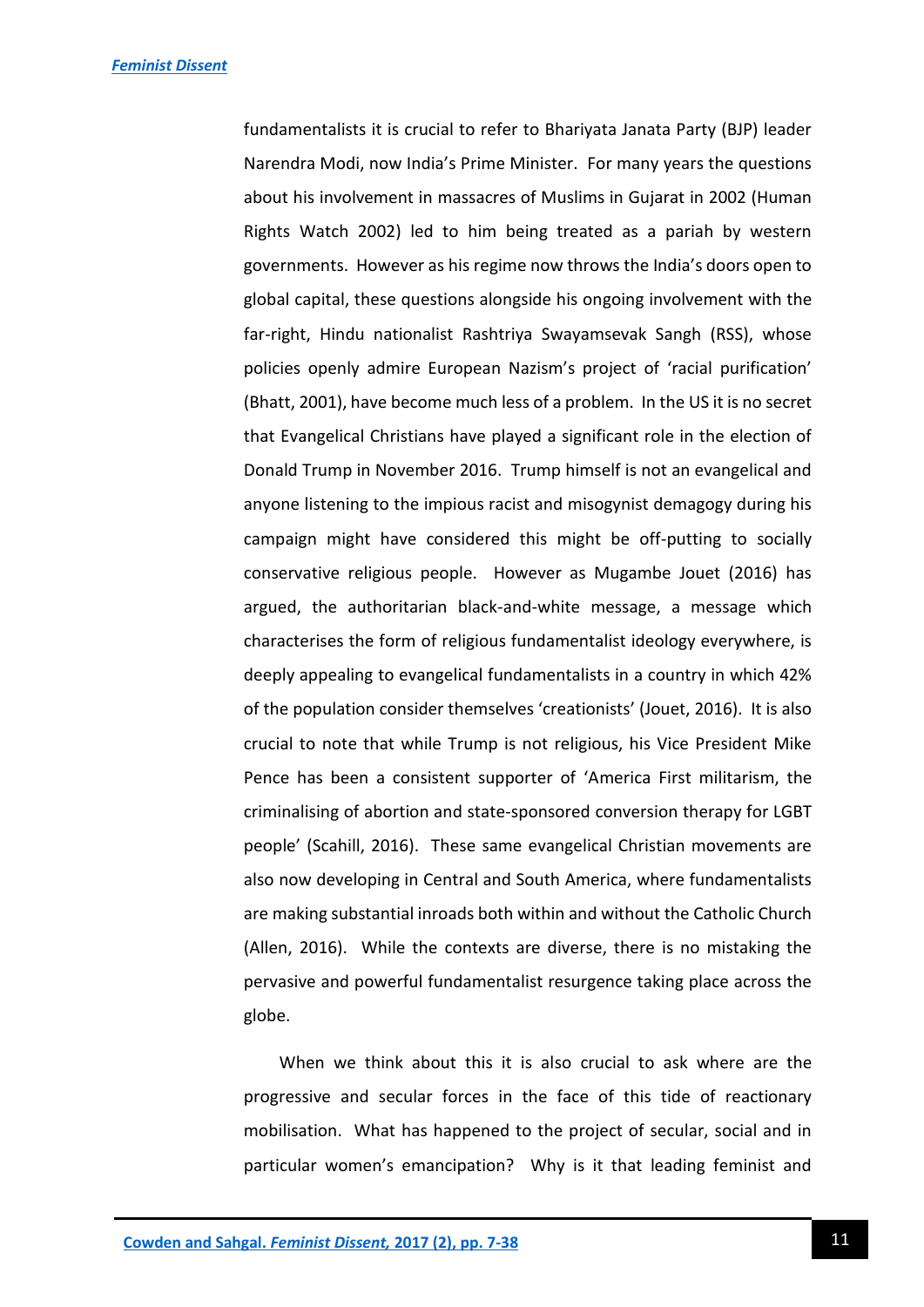socialist writers and intellectuals are so silent, so confused, or even supportive of the forces behind the fundamentalist grab for power? We also feel it is important to ask why it is that we see – in the face of all the evidence of what religious fundamentalists stand for and the means by which they aim to achieve their agenda  $-$  a continued apologetics within leftist, feminist and human rights circles for religious fundamentalists? For many on the left there is a reluctance to accept the legitimacy of the term 'fundamentalism' as a way of understanding contemporary politics, reflected for example in the way the actions of Islamist groups in the UK are explained away as a reaction to the 'Islamaphobia' of the state. The language of UK government policy is similarly nervous about the term fundamentalism and has hung their entire policy on the strangely ambiguous term 'radicalisation'. Counter-terrorism experts on the other hand focus on the distinction between 'violent' versus 'non-violent extremism'. If we have no language to talk about this issue, then we have no basis for analysis or action, and it is this silence that we hope to challenge in this discussion. Our argument is structured into two parts. We begin by seeking to define the category of 'religious fundamentalism' and argue for its centrality as a means of understanding the politics of the present. We then ask 'why now?' Why is it now when it had been assumed by so many for so long that religion globally was a force in terminal decline in the face of the onward march of modernity, that we are now seeing this global fundamentalist conquest of power? We conclude by offering some perspectives for the future.

## **What is Fundamentalism?**

'God Almighty created men and women different, with differing needs and roles [and] scripture declares that God has called the Father to be the spiritual leader in his family…The hope of America today is strong Christian families. Determine to make your family a fortress of spiritual and moral strength against the shifting tides of moral change'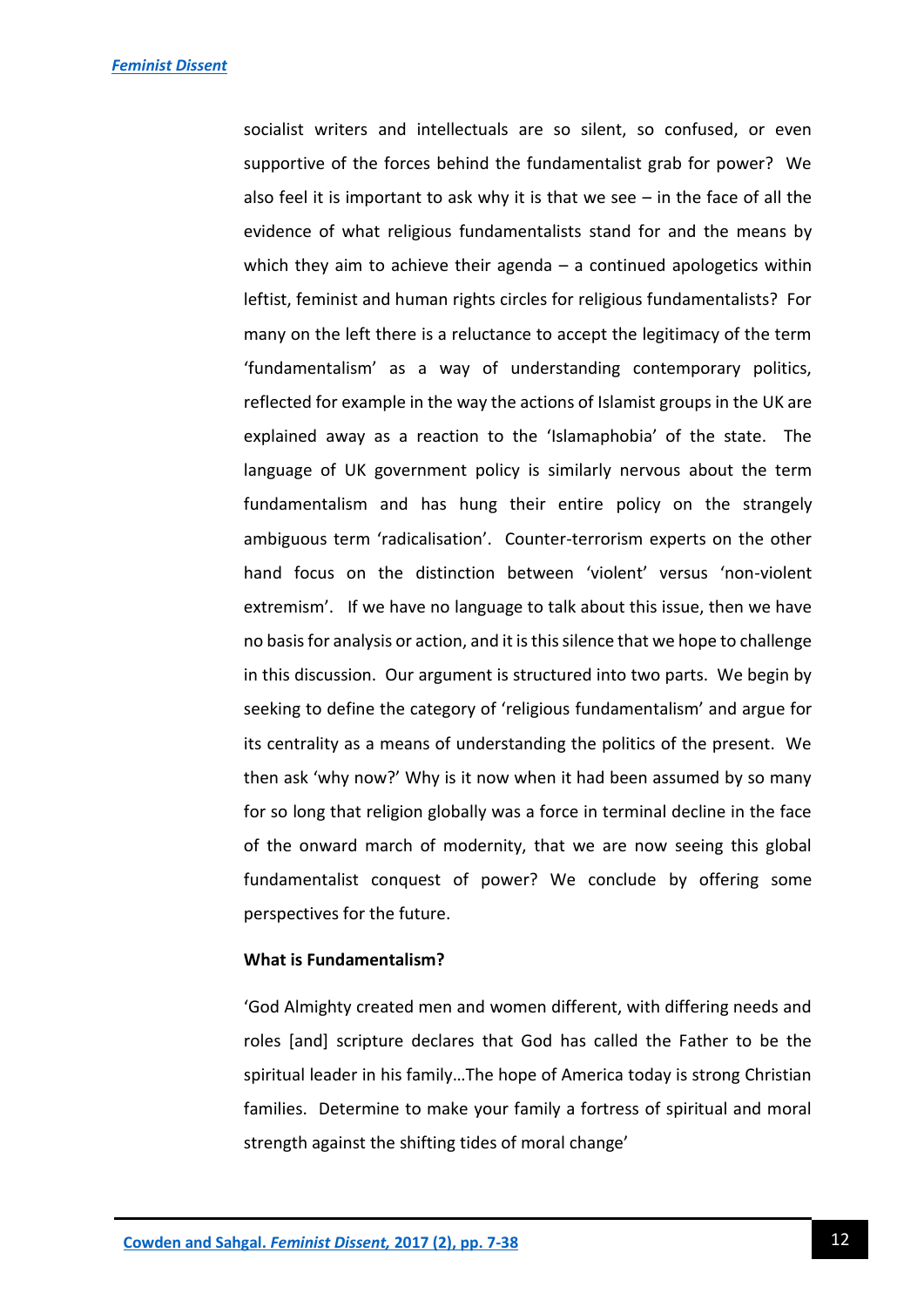#### Reverend Jerry Falwell (in Marty & Appleby: 1993:131)

'Humanity today is living in a large brothel! One has only today to glance at its press, films, fashions shows, beauty contests, wine bars and broadcasting stations! Or observe the mad lust for naked flesh, provocative postures, and sick suggestive statements in literature, the arts and mass media!'

#### Sayid Qutb (in Ruthven, 2007:26)

In 1910 Lyman and Milton Stewart, after having made their fortune in oil, funded the production of a book entitled *The Fundamentals: A Testimony of Truth* and the conservative editors who put the book together presented a series of arguments about the critical importance of a return to Biblical fundamentals'. This was done through an assertion of the literal truth of the Bible, at the same time attacking Socialism, Modernism, Darwinian evolution, and the threat these posed to 'family life' (Various authors, 1910). The term 'religious fundamentalism' was born. In her book *The Battle for God* (2001) Karen Armstrong begins by asking whether a term originally developed within North American Protestantism in the early 20th century can be used to characterise the wide range of movements we now see within different faith and national contexts. Bruce Lawrence has argued in his 1987 book *Defenders of God: the Fundamentalist Revolt against the Modern Age* that while these movements exist within Christian, Jewish and Islamic traditions, they can be collectively characterised as 'fundamentalist' on the basis of their common rejection of the legacy of Enlightenment reason and a corresponding belief in the 'morally corrosive' impact of modernity. He argues that the Enlightenment and modernity, rather than being a specifically Christian or Western experience, have impacted on Jews and Judaism within Europe and on Islam through the colonisation of Asia, Africa and the Middle East (Lawrence, 1987).

Chetan Bhatt in his study of two of the twentieth century's classic fundamentalist movements within Hinduism and Islam – Hindutva and the Jamaat e Islami – has developed this argument further stating that it is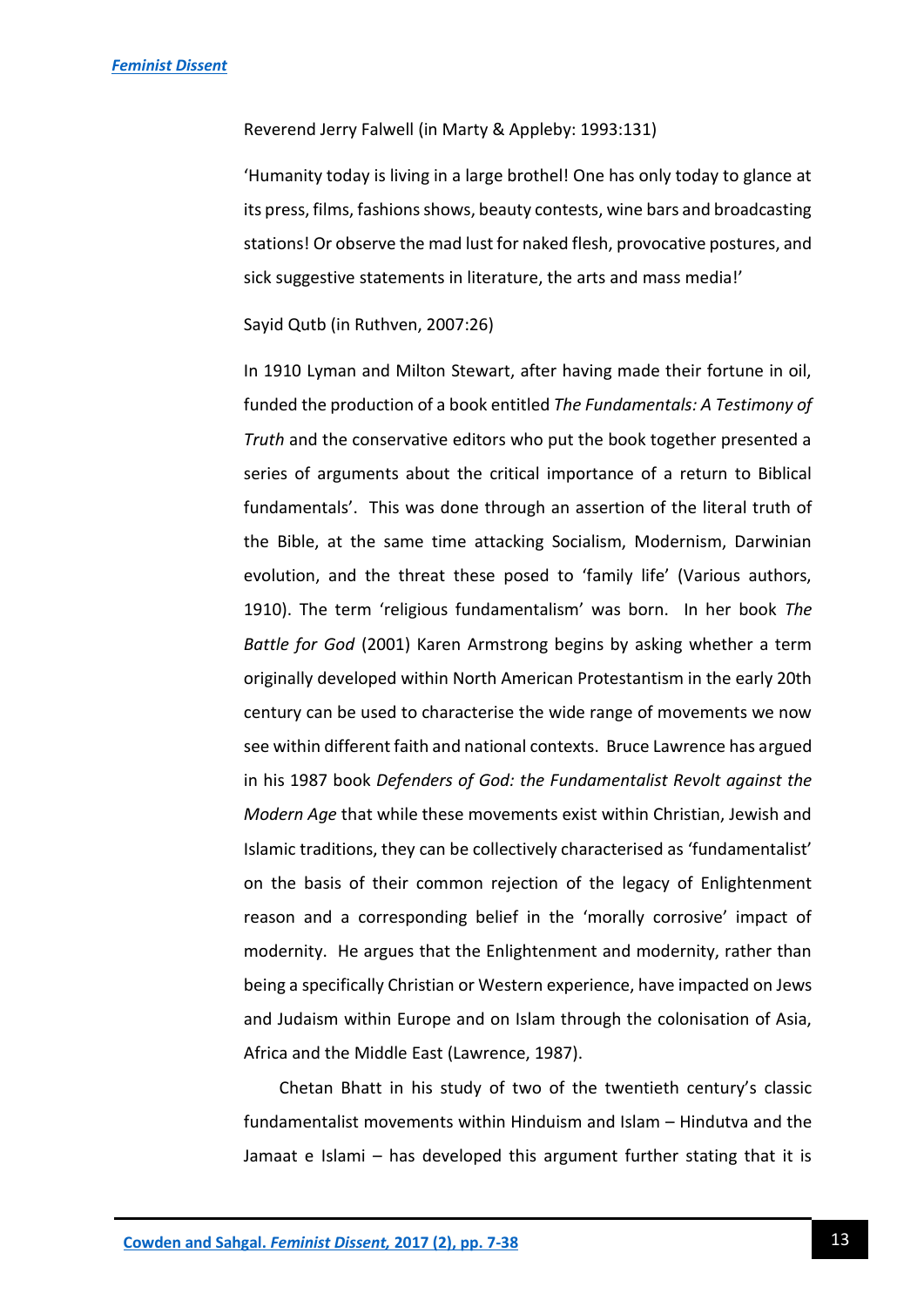crucial 'not to separate historically the impact of modernity outside the West with the identified and claimed features of modernity in the West, but to consider both as a persisting and discontinuous set of global transformations' (1997:82). He takes the claim that Islam or Hinduism were 'pure formations, hermetically sealed from contamination from the West' as an instance of this interconnectedness, noting this claim is one made both by fundamentalists as well as by 'orientalist' conceptions of Western superiority. Bhatt argues that the very way these conceptions act as mirror images of each other – where an identical claim signifies positively in one conception but as sign of inferiority and backwardness in the latter - points to the way religious fundamentalism is itself a product of modernity (1997:79). Bhatt notes that while Hindutva and the Jamaat e Islami emerged from different faith traditions, both developed in India in the first half of the twentieth century and appealed in very similar ways to the 'fundamental truths' of the Vedas or the Qu'ran, rejecting secularism as 'Western'. Yet these claims have been constructed entirely through the thoroughly modern conceptions of 'race' and Nation. In 1938 Madhav Golwalker (1906-1973), second Supreme Leader of Hindutva paramilitary group the Rashatriya Swayansevek Sangh (RSS), published a document entitled '*We, or our Nationhood defined'*. In remarkably similar terms to German National Socialism of which he was a great admirer, Golwalker proclaimed 'We will not seek to prove this axiomatic truth, that the Race is the body of the Nation, and that with its fall, the Nation ceases to exist' (in Bhatt, 1997:204). This combination of the ancient Vedic truths with a fascination with Nazism, of a 'theocratic concept of politics and civil society' with a 'racial concept of the nation' (Bhatt, 1997:205) is deeply illustrative of way religious fundamentalism occupies this curious double relationship with modernity; at once entirely a product of it, but seeking to reject it, all at the same time. While the context of *The Fundamentals: A Testimony of Truth* was again different, all these developments are illustrations of what Malise Ruthven calls 'family resemblances' between the forms of religious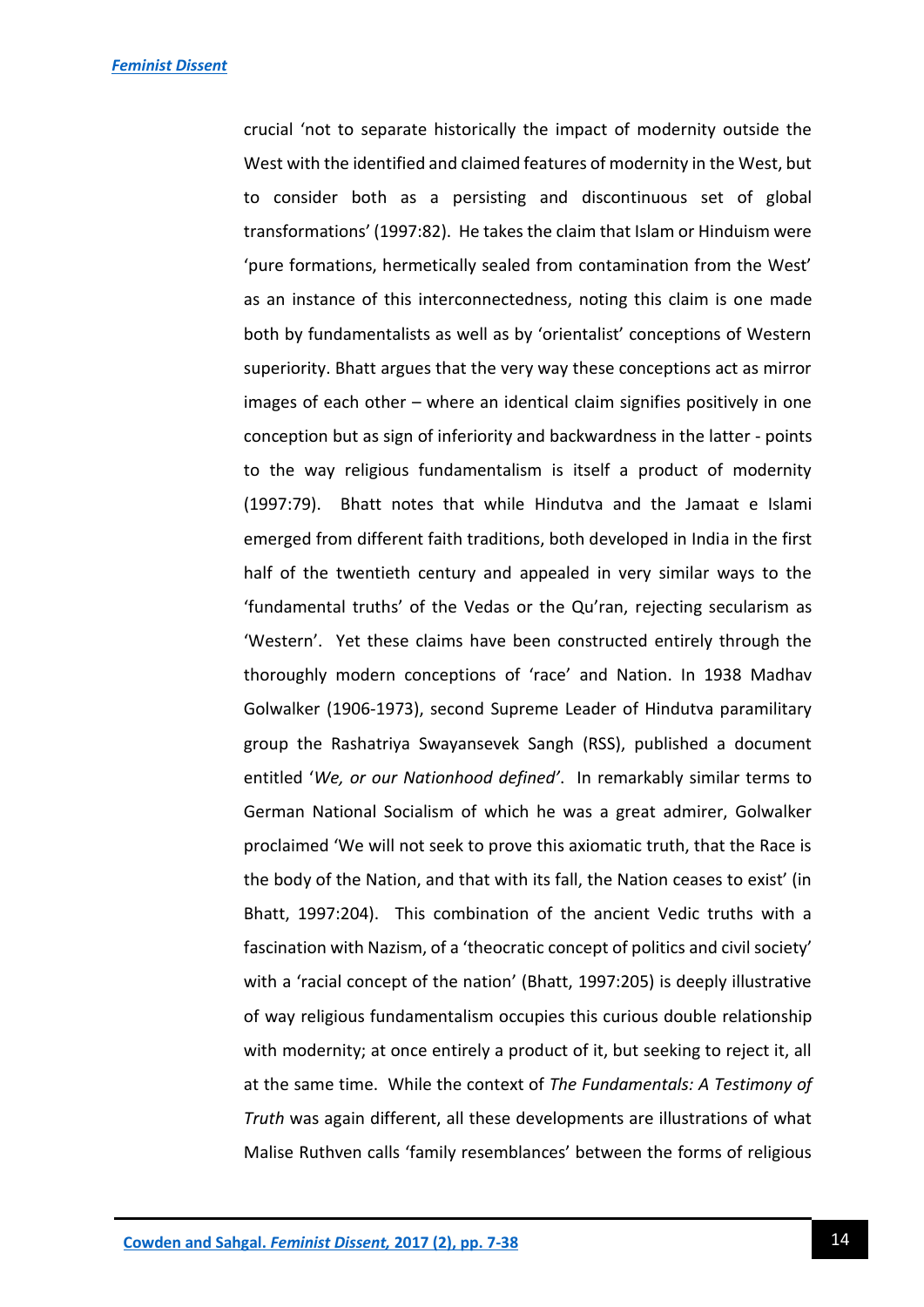fundamentalism (Ruthven, 2007:6). In understanding the essentially reactionary fundamentalist project and the way it arises out of religion, it is equally important to understand the way this is distinct from and often highly destructive of more mainstream historic forms of religious practice and belief, and we offer many instances of the way this happens in this discussion.

What do fundamentalist movements mean when they talk of the need to return to 'fundamental truths'? It is crucial to grasp that this is not about a return to a 'lost tradition' in a straightforward sense, not least because religious traditions historically are localised and very heterogeneous. As Yuval-Davis and Saghal have noted 'there is no such thing as 'strict adherence to the text' [as] all great religious scriptures include internal contradictions' (1992:4). It is for this reason that religious fundamentalists construct 'tradition' in a way that is highly selective, at the same time as dogmatically insisting that their reconstructions of text are 'sacred' and so unable to be questioned. The accounts offered are deeply reductive and simplistic, and often patently absurd - Bhatt offers the example of Hindu nationalists who demand 'the restoration of an ancient Hindu empire that never actually existed' (1987:91) - however the power these groups exercise through this is very real. A crucial feature of fundamentalism's essential authoritarianism lies it in the way it makes a claim for the *absolute truth* of these highly selective religious discourses. In her outstanding account of contemporary Islamic fundamentalism *Your Fatwa Is Not Welcome Here*  (2011), Karima Bennoune argues for the importance of the category of 'religious fundamentalism' precisely because of its capacity to describe a series of related developments 'across religious boundaries to contemporary movements within all the world's great religious traditions – not just Islam, but also Christianity, Hinduism, Judaism'. In similar terms to Bhatt, she characterises fundamentalist doctrine as operating by relentlessly denying 'the possibility of interpretation and reinterpretation even while its adherents engage in both' (2011:14-15).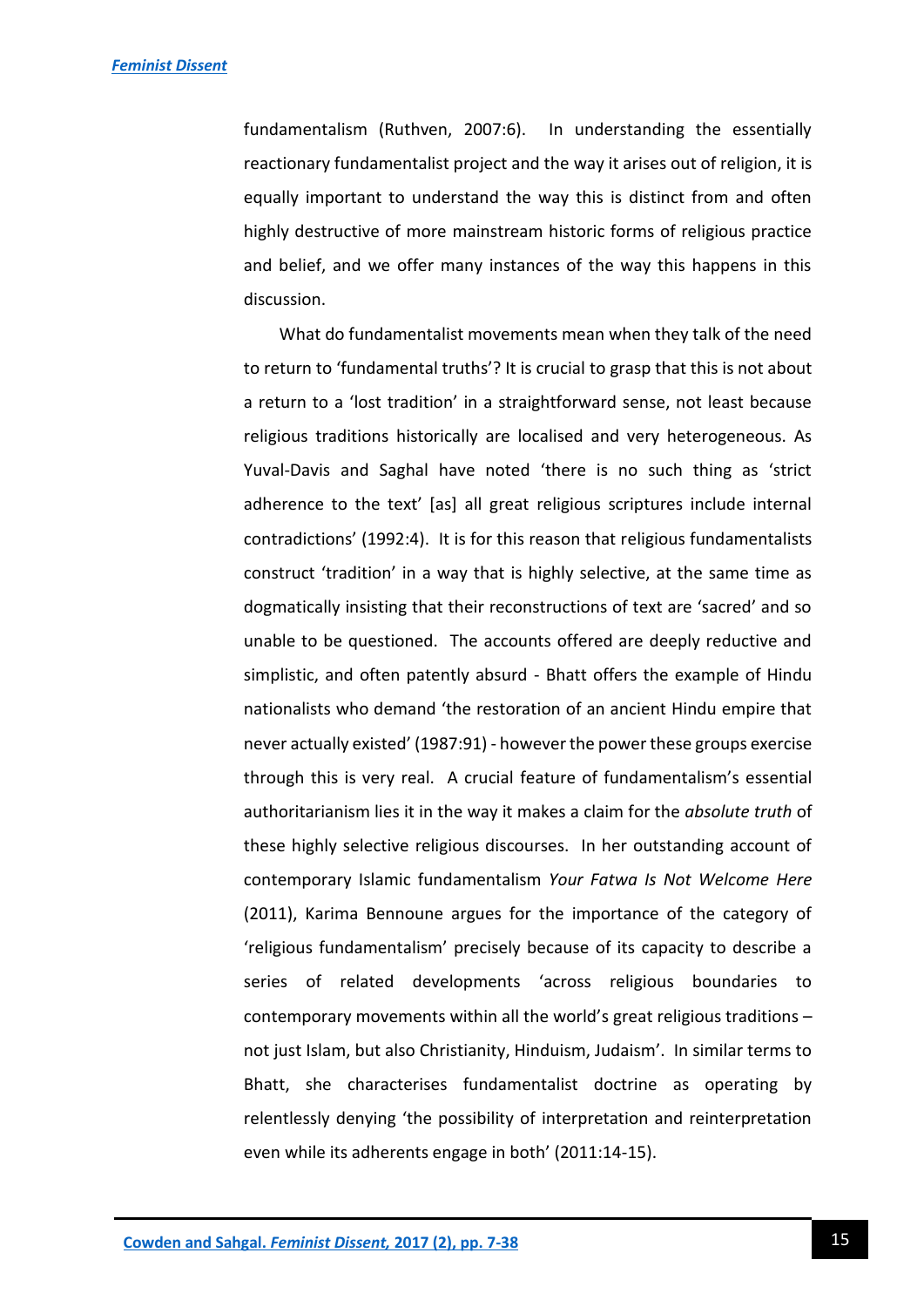In spite of the way fundamentalist movements claim to be recovering timeless sacred truths, both their ideology and methods are not atavistic, as demonstrated by the way religious dogma is promoted alongside an enthusiastic adoption of modern technologies in industry, communication or destructive weaponry. In 1989 Khurshid Ahmed of the Jammat-i-Islaami urged the 18<sup>th</sup> Islamic Foreign Minister's conference in Riyadh to 'project the true image of Islam through the latest technology available' (Bhatt, 1997:117). Shamsher Singh, one of the organisers of the 2016 Sikh protest in Leamington talks of a generation seeking a 'deeper spiritual essence of Sikhism', which one might think that to be concerned with a backward looking or other worldly mysticism. But as Sukhwant Dhaliwal has noted, the basis of the protest involved the group filming their actions and then sharing these on social media, using this material 'to publicly shame families already pushing against deeply conservative proscriptions. The film footage shows protestors referring to interfaith marriage…as 'messed up', stating that 'Leamington is finished when we've got elders saying it's alright to marry white people, black people'. (Dhaliwal, 2016). This again illustrates the way fundamentalists seek to rewrite the diverse and contested nature of particular religious traditions and practice, presenting their 'single version of collective identity as the only true, authentic and valid one, [using this] to impose their power and authority over 'their' constituency' (Imam, Morgan & Yuval-Davis, 2004: x).

In her discussion of Sikh fundamentalism Dhaliwal refers to the many lectures of Jagraj Singh on YouTube, where he asserts that 'relationships or dating are not part of Sikhi, marriage is part of Sikhi' (Dhaliwal, 2016); relationships outside marriage are thus presented as acts of uncontrolled lust, as opposed to 'authentic' marriages between two Sikhs. These sorts of arguments point to a central and defining feature of religious fundamentalism; the attempt to control women's bodies and sexuality within a patriarchal family order. Marieme Helie-Lucas argues that while there are: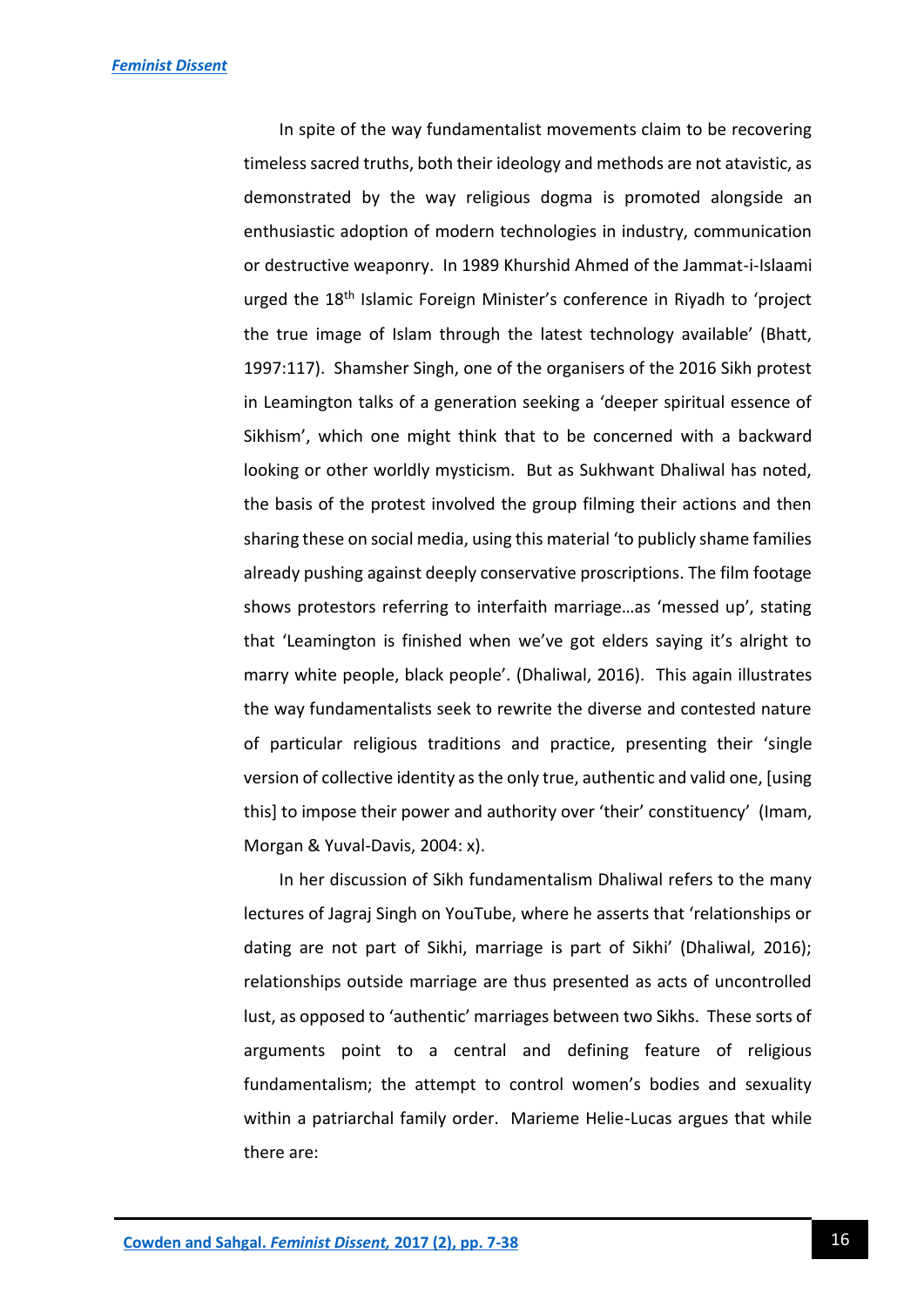many forms and varieties of fundamentalism…one key element of their politics is the control of women. This is true of all religious fundamentalisms: we can see it with the Christian Right in the US promoting their views of 'morality' by assassinating medical personnel who perform abortions; it is true of Muslim Fundamentalists promoting gender apartheid in Iran, Sudan, Algeria, and Afghanistan; it is true of the Hindu BJP (Bharatiya Janata Party) and RSS promoting sati (Lucas 2015).

Patricia Madigan in her study of Fundamentalism within Islam and Catholicism argues that while 'many studies of 'fundamentalism' have rightly diagnosed it as a reactive movement against the forces of modernity, few have recognised its essentially patriarchal character' (2011:2). Madigan argues for an understanding of the 'intrinsically patriarchal character of fundamentalism' in which 'by selectively retrieving doctrines, beliefs and practices' from the past seeks 'to shape a religious identity that will then become the basis of a recreated 'neo-patriarchal' social and political order' (2011:21). Both the quotes from Jerry Falwell and Sayid Qutb at the beginning of this section demonstrate the way it is the sexualised female body that acts as the central signifier of the morally debased and corrupt nature of modernity, and hence a central feature of religious fundamentalism lies in the assertion of control over women's sexual and reproductive potential: 'Woman, as an embodiment of sexuality, is to be owned and jealously controlled' (Madigan, 2011:52). Alongside this fundamentalist movements assert rigid boundaries between male and female behaviour in all areas through control of women's dress and public behaviour while promoting amongst men a culture of 'exaggerated masculinism, manifested by rituals of male bonding and by highlighting marks of male gender' (Madigan, 2011:52). It follows from this that fundamentalist movements are universally homophobic and hostile to LGBT sexuality and movements, as this is seen to transgress the rigid gender distinctions they obsessively police as part of their belief in a religiously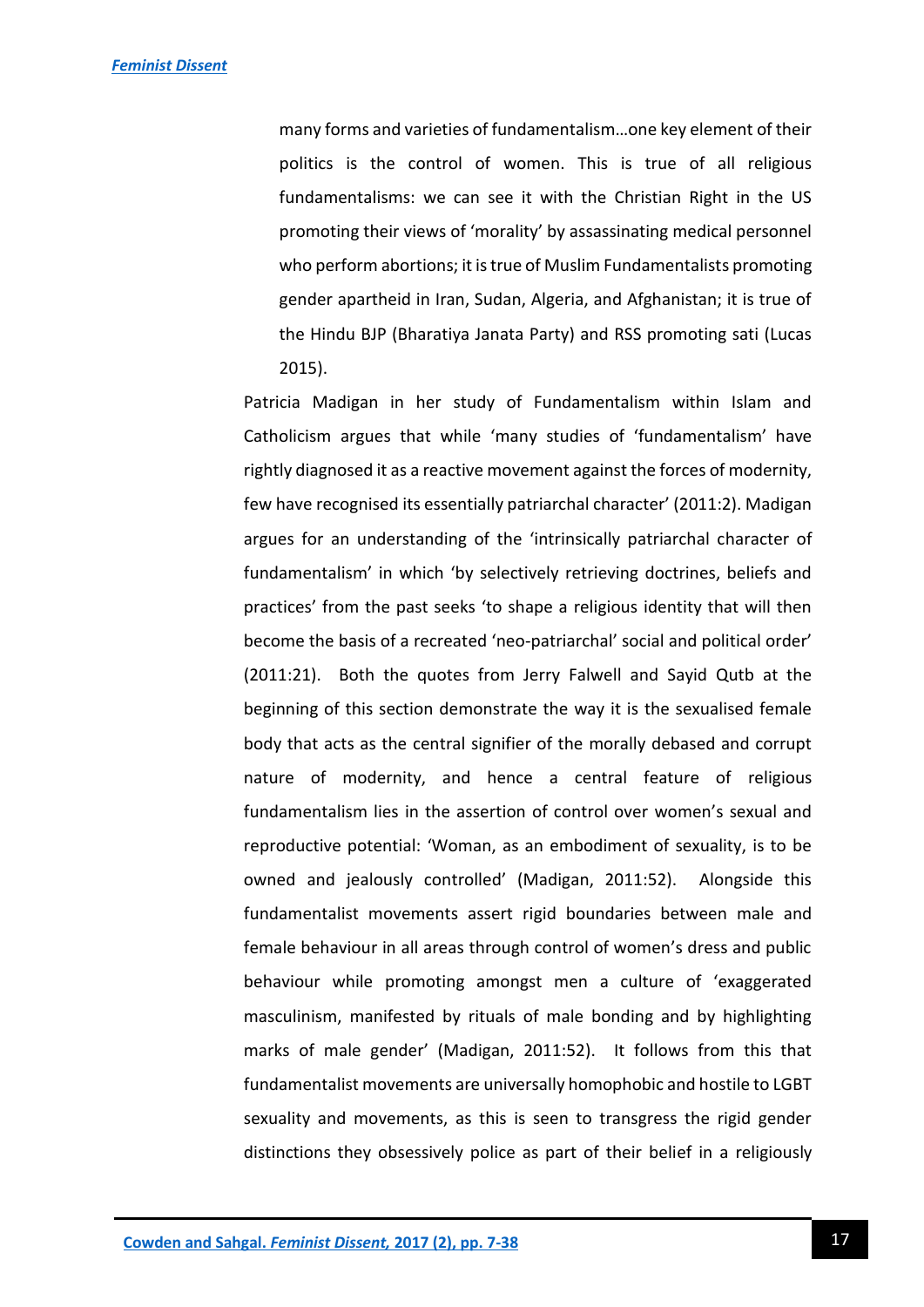sanctified neo-patriarchalism. Examples of this abound but one of recent note was Jerusalem's Chief Rabbi Shlomo Amar who described LGBT people as an 'abomination cult', claiming that the Torah obligates them to be 'put to death' (Jerusalem online 17/11/16).

We have already noted the distinction that must be made between religious fundamentalism and traditional forms of conservative religious piety. While traditional conservative religious values remain problematic from a gender perspective, they have been also protective of certain traditional spaces for women as well as being capable of reform and change. The kidnapping of children by JAS/Boko Haram described at the start of this piece is justified 'in the name of Islam'; however the religious sanctification of kidnap, murder, rape and parricide was never proclaimed within traditional religious conservatism. The Iranian Koranic scholar and writer Navid Kermani has described the Saudi sponsorship of the puritanical ideology of Wahhabism that is behind so much contemporary Islamist politics as a travesty of the 'multi-ethnic, multi-religious and multi-cultural Orient':

Sponsored with billions from the oil industry [this is] a school of thought that has been promoted for decades in mosques, in books and on television that declares all people from all other religions heretics, and reviles, terrorises, disparages and insults them…That such a religious fascism even became conceivable, that IS finds so many fighters and even more sympathisers… - that is not the beginning, but rather the end point of a long decline…of religious thought (2015:80-81)

Wahhabism is just one instance of the ways fundamentalist movements assert their power though disciplining, repudiating and expelling those more tolerant, pluralist and hybrid elements within their own religious tradition, thereby seeking to 'purify' it. It is for this reason that religious fundamentalists are often engaged in destroying traditional forms of religious practice and culture. In Mali, a country with syncretic religious and musical traditions developed over centuries, it is now the case that, since a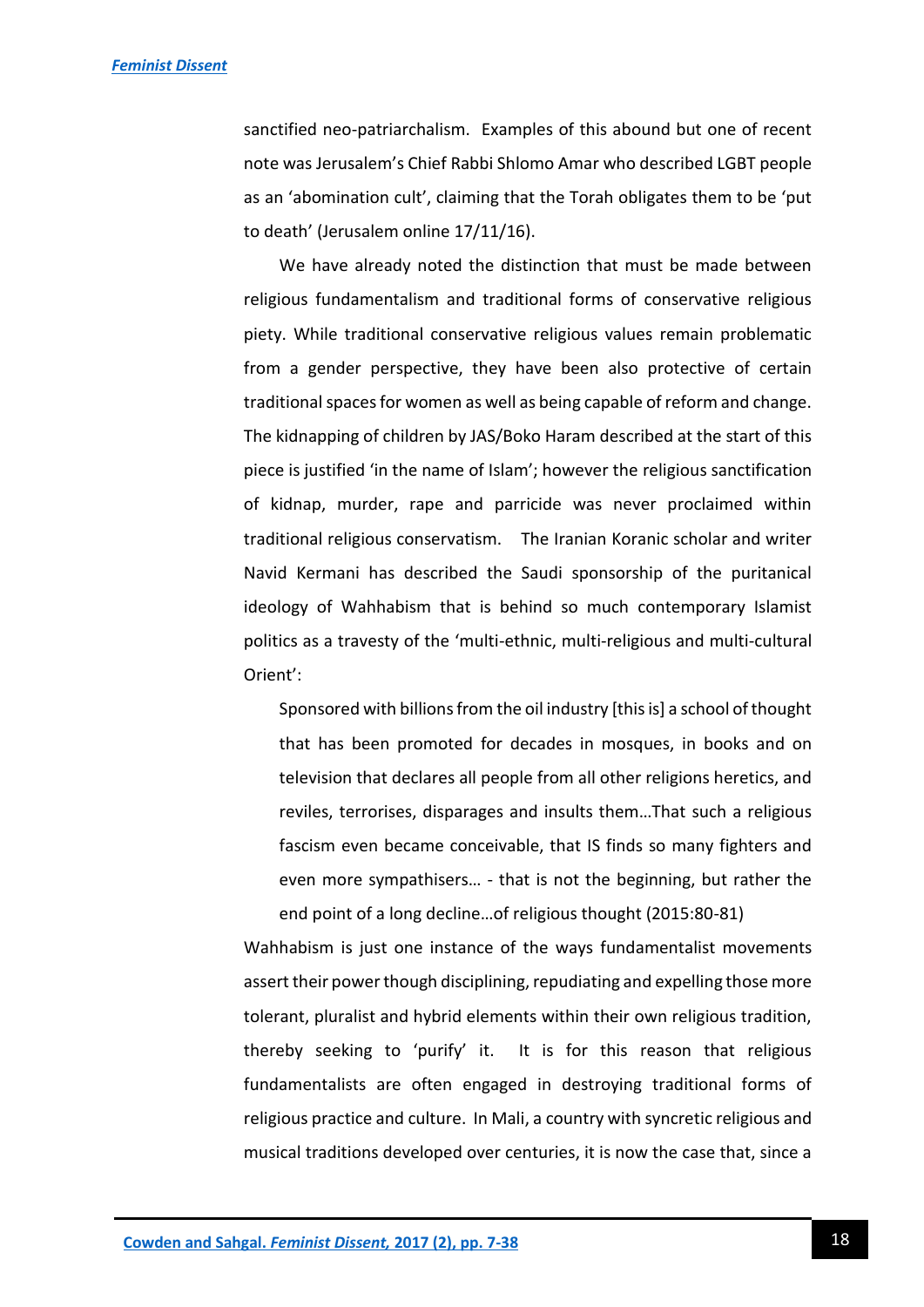fundamentalist takeover, many of its most popular musicians are unable to perform in public. Eyadou Ag Leche of the group *Tinariwen* has described a situation where, since the Islamists took power in the north of their country, 'young people have been stopped from listening to music and families have had their televisions smashed for watching music shows, but that music was still being played underground' (Guardian, 15/1/2013). The introduction of blasphemy laws has been another way religious fundamentalists have influenced state policy as a means of projecting their own sectarian view of religion and persecuting religious minorities that have lived alongside religious majorities for centuries. The Asia Bibi case in Pakistan in 2009 is an example of this, where blasphemy laws were used to arrest and put on trial a young Christian farm worker following a village argument in which she was alleged to have made comments criticising the prophet Mohammed. While the evidence presented against her in the legal case was extremely weak, fundamentalist mobilisations around her trial created an atmosphere in which public officials dared not to throw the case out, and in 2010 a Pakistani court sentenced her to death. Two government ministers who took a stance against the absence of a fair trial and the injustice of the sentence - the Governor of Punjab Salmaan Taseer and Minority Affairs minister Shahbaz Bhatti – were subsequently assassinated by fundamentalists. Asia Bibi herself has remained in prison for the last 6 years as the case continues to be heard (Guardian 11/10/2016).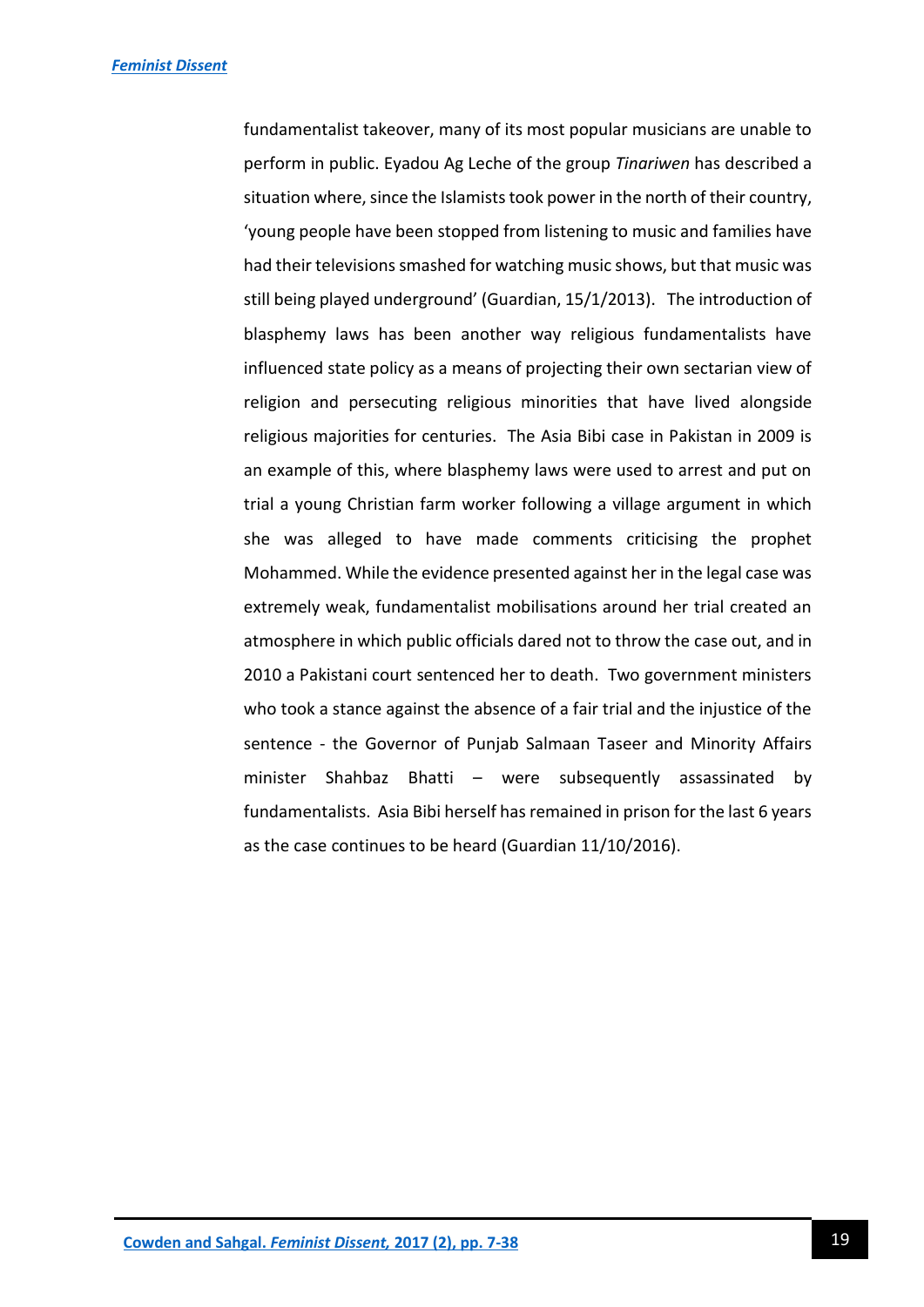

<http://ohrh.law.ox.ac.uk/asia-bibis-unfair-trial/>

Fundamentalist violence against other religions other versions of the same religion are another part of the way fundamentalists seek to 'purify' religion, in the process destroying syncretic religious traditions that have developed over centuries by imposing fundamentalist versions of religion that are often entirely foreign. Marieme Helie-Lucas has noted this in relation to the so-called Islamic practice of Female Genital Mutilation. This was 'historically limited to the sphere of influence of Ancient Egypt', but was exported by fundamentalists to Sri Lanka, to Tunisia, where it was 'previously unheard of' and thence into 'the Muslim enclave of Sanzak in Serbia' (Helie-Lucas, 2015).

Fundamentalism is thus a modern political movement that develops out of religion, using it to gain or consolidate power, but which also represents a breach from many historic and mainstream forms of religion. It is found in all major religions throughout the world, sometimes holding state power, sometimes in opposition to it  $-$  and sometimes working within the confines of a secular state to control minority communities. Fundamentalism is not the same as religious observance, which must be seen a matter of individual choice, and it is crucial to understand the way fundamentalists gain power by attacking those universalist and pluralist conceptions of faith which also exist in all major religions. As we have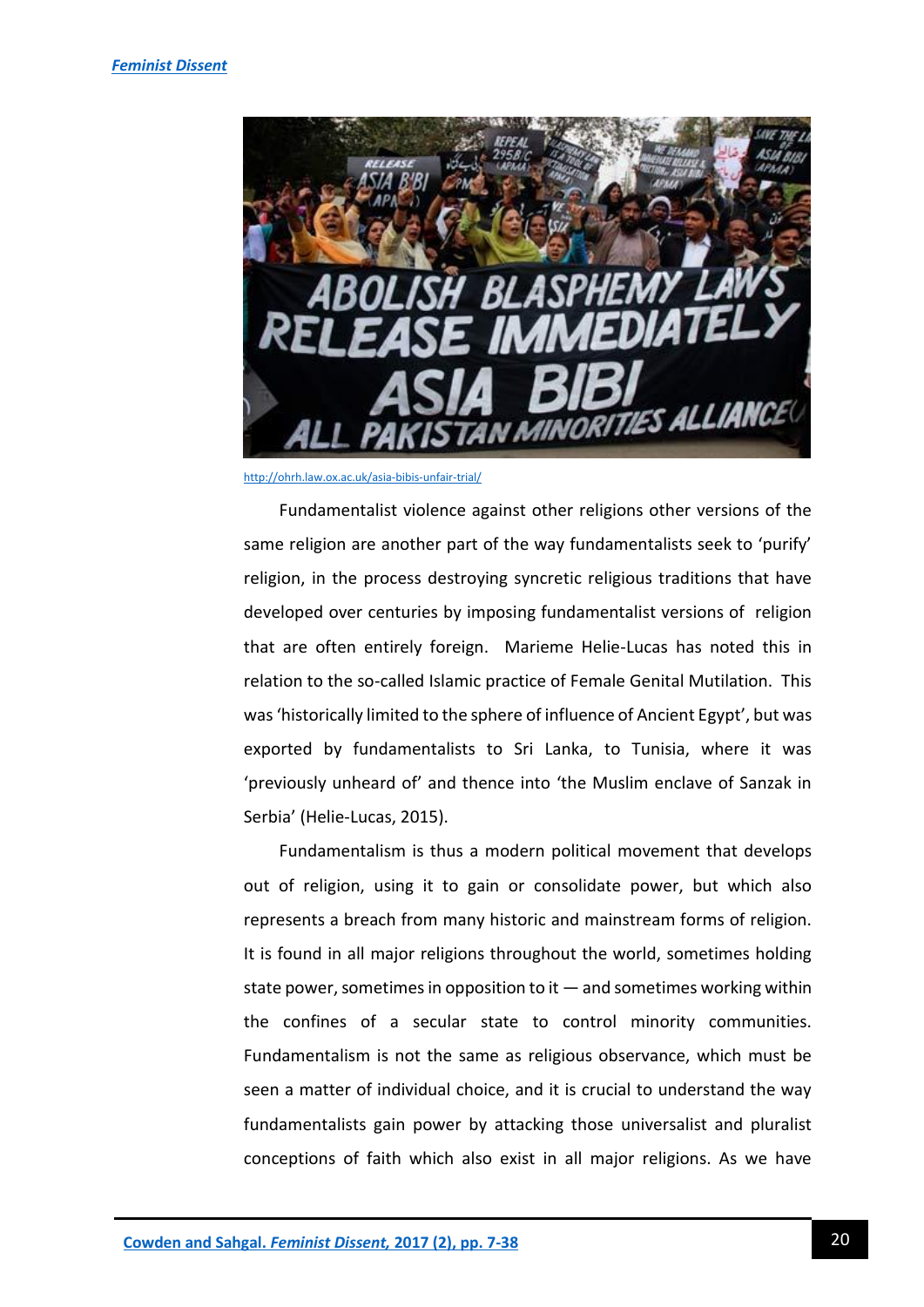argued, control of women's minds and bodies is at the heart of the fundamentalist agenda and this is done through presenting them as upholders of the supposedly unchanging morals and traditions of the whole community. Women who refuse this role may risk being demonised, outcast from their community, subjected to physical violence or even killed. This paradigm also promotes authoritarian belief centring on rigidly defined gender roles where extreme rewards and punishments are meted out; rapture or houris in Paradise for the faithful or hellfire for transgressors and dissidents. These notions are not regarded as metaphors but as literal descriptions of the world, predictions of soon-to-happen events. But the faithful are enjoined to create an earthly utopia as well. In this sense we need to understand the rise of fundamentalist movements in the context of the collapse of secular utopias, particularly communism and the progressive nationalist movements that arose in the era of decolonisation.

#### **Why Fundamentalism Now?**

'We are that generation that has plucked the fruits of Reason's pretensions to sovereignty…Reason idolises man; forgetfulness of God is the root of all social evil'

Cardinal Jean-Marie Lustiger (in Ruthven, 1994)

In a recent discussion of the changing relationship between religion and politics the writer and academic Gilbert Achcar noted that as a young man growing up in Beirut in the 1960s he was 'fully convinced that the progress of science and education would wipe out religion in the twenty first century'. Reflecting back on this from the present he describes as 'a sign of ideological regression of historic proportions', the fact that one of the freedoms 'most wanting and most threatened in the major parts of the world today is the actually the freedom *not* to worship any deity'. (2013:10- 11). Indeed Achcar's youthfully optimistic belief about the decline of religion was not unusual, but was widespread across the political spectrum - including amongst religious groupings themselves, many of which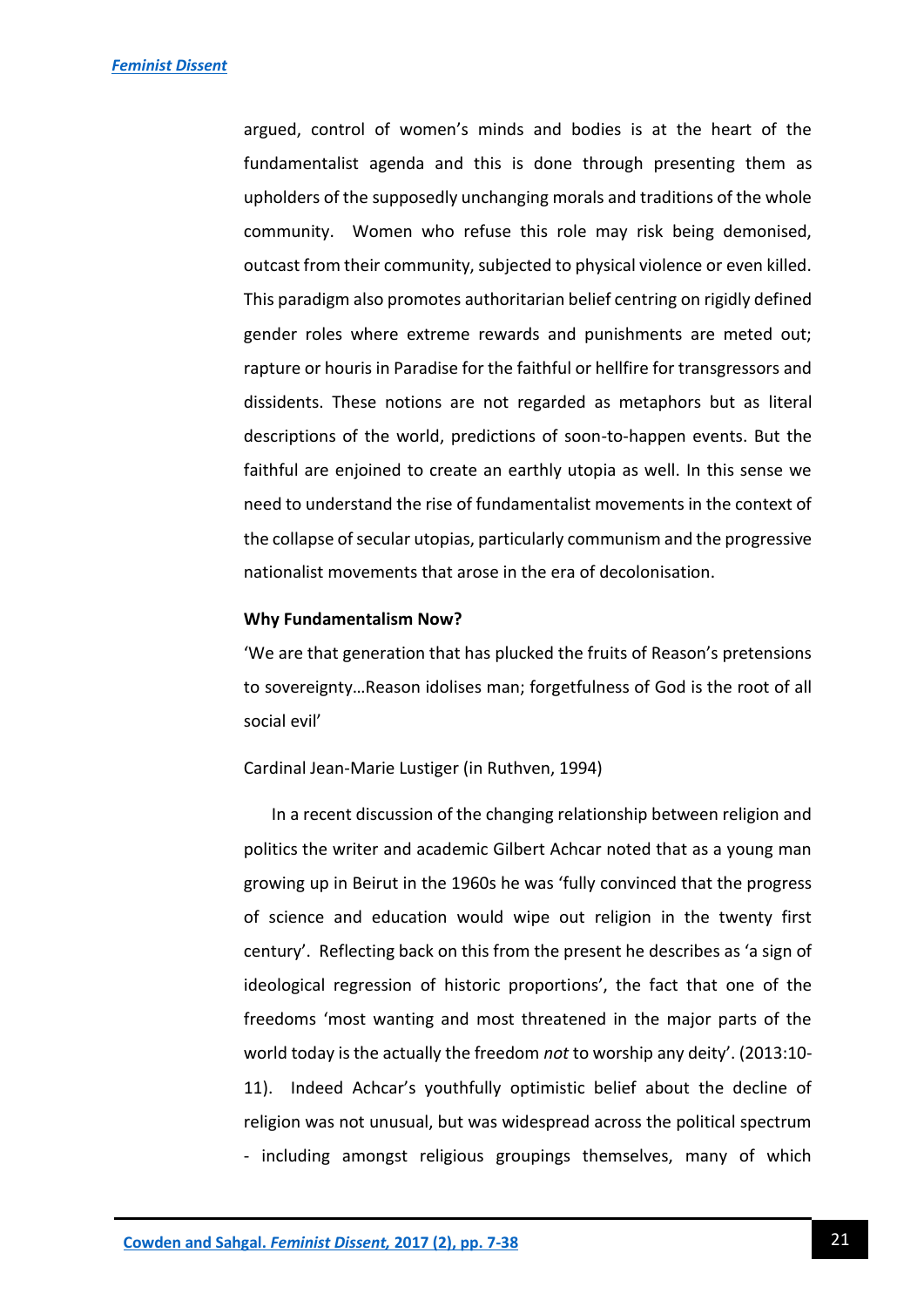reflected throughout the twentieth century on the nature of their contemporary role in the face of the onward march of reason and scientific rationality. In 1917 the classical sociologist Max Weber developed the term 'disenchantment' to describe the way modern industrialism, the logical methods of science and the depersonalised relationships fuelled by growing bureaucratisation of society had permanently destroyed the basis of a sense of the 'sacred' which had once permeated everyday life (Weber, 2005). However it is important to note that rather than celebrating this as a triumph of rational modernity, Weber noted that the very success of science in demonstrating that 'one can, in principle, master all things by calculation' (2005:322) created a concurrent yearning for meaning and purpose beyond rationality. Is it the case then, as we now see the resurgence of fundamentalist movements, that we are seeing a kind of 'disenchantment in reverse'? This is a key question that we need to address if we are to understand the rise of fundamentalism at this particular moment in history. Gilles Kepel in his book on the re-emergence of religious fundamentalism argued that within the thinking of many leading religious thinkers, that around the mid-1970s:

. . . a new religious approach took shape, aimed no longer at adapting to secular values but by recovering a sacred foundation for the organization of society, by changing society if necessary. Expressed in a multitude of ways, this approach advocated moving on from a modernism that had failed, attributing its setbacks and dead ends to separation from God. The theme was no longer *aggorniomento* [accommodation] but a second evangelization of Europe; the aim was no longer to modernize Islam but to 'Islamize modernity'. (Kepel, 2004: 2)

Kepel argued that a key feature of these arguments was the sense of 'crisis' in society characterised as a consequence of the godless nature of modernity. The Catholic archbishop of Paris Jean-Marie Lustiger captures this in the quote above, expressing the view that the major cause of the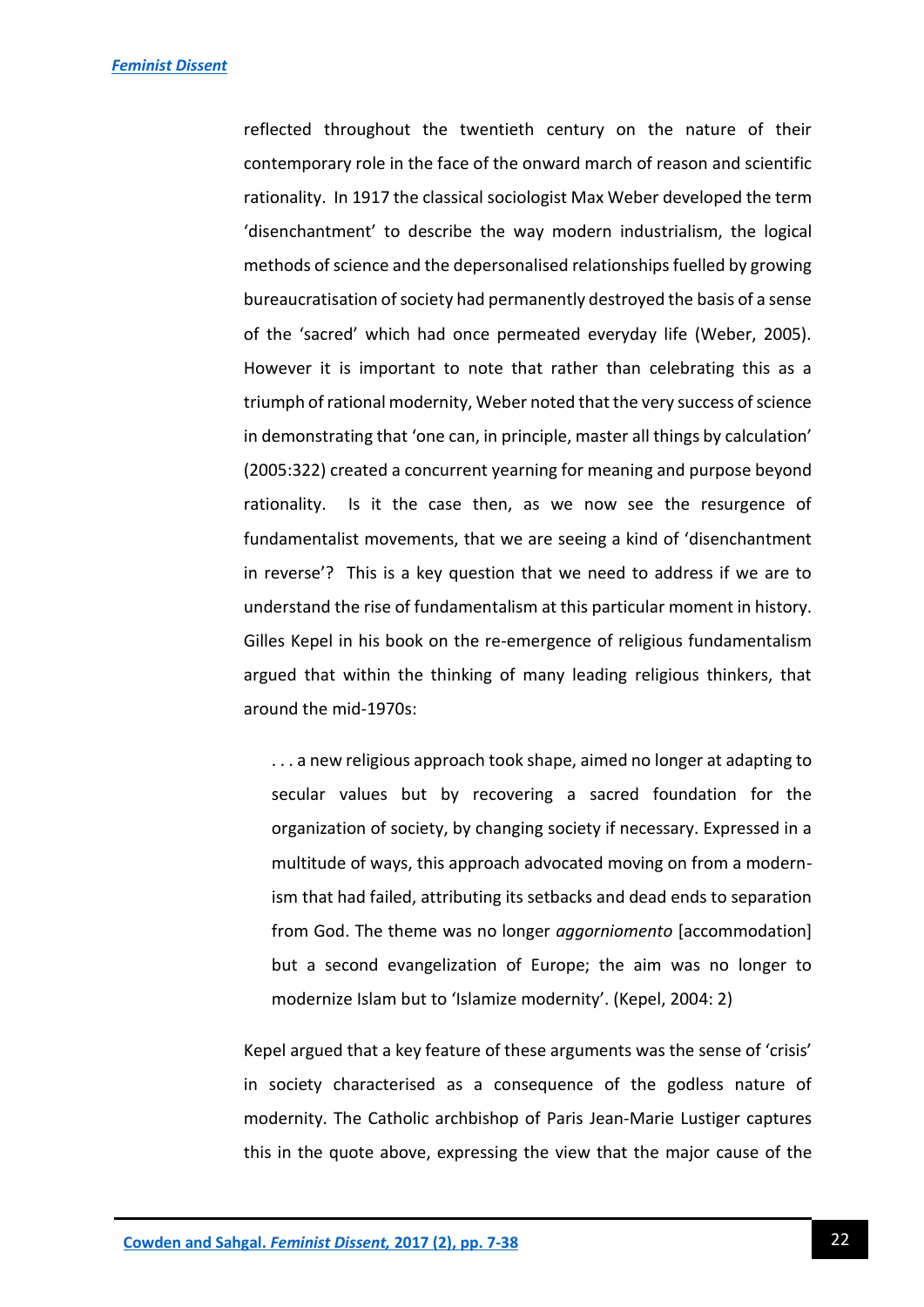social ills and moral degradation of society is the setting free of reason from faith. However for religious fundamentalist the solution to this is not a return to pre-modernity and in this sense they are not interested so much in 're-enchanting' the world; they are rather 'anti-modernist forms of modernity' (Singh & Cowden, 2011) that have an affinity with white supremacist forms of fascism and extreme forms of ethnic nationalism. While they often emerge in relation to specific and localised grievances, their ascendancy needs to be understood against the backdrop of two much wider historical processes. The first of these is the power vacuum created through the decline and collapse of secular visions of a better world, be those socialist, communist or nationalist. Secondly they represent a response and reaction to one of the most significant changes within capitalist modernity itself which is caused by the incorporation of women into the global labour market.

#### *Fundamentalism and the 'end of history'*

 When it came to religion, the revolutions in Russia and China in the early and mid twentieth century were based on a conception of communism which, following Marx's work, saw itself as essentially an extension and development of the ideas of the Enlightenment. In 1905 Lenin, while insisting on the right to religious belief as a private affair, equally wrote of the need to 'translate and widely disseminate the literature of the eighteenth-century French Enlighteners and atheists', arguing that communists must always 'preach the scientific world-outlook' (1981:10-11). Mao Zedong was more hostile still to religion, seeing this as a central plank of the oppressive social order in China. Mao wrote of the four authorities of 'political, family, religious and masculine' power which acted as 'the embodiment of the whole feudal-patriarchal ideology and system, and are the four thick ropes binding the Chinese people, particularly the peasants.' (Selected Works, 1927). This approach was reflected not just in the development of powerful mass based Communist Parties, but also the ideas of Nasserism in Turkey, and the Ba'th and Arab socialism in the Middle East.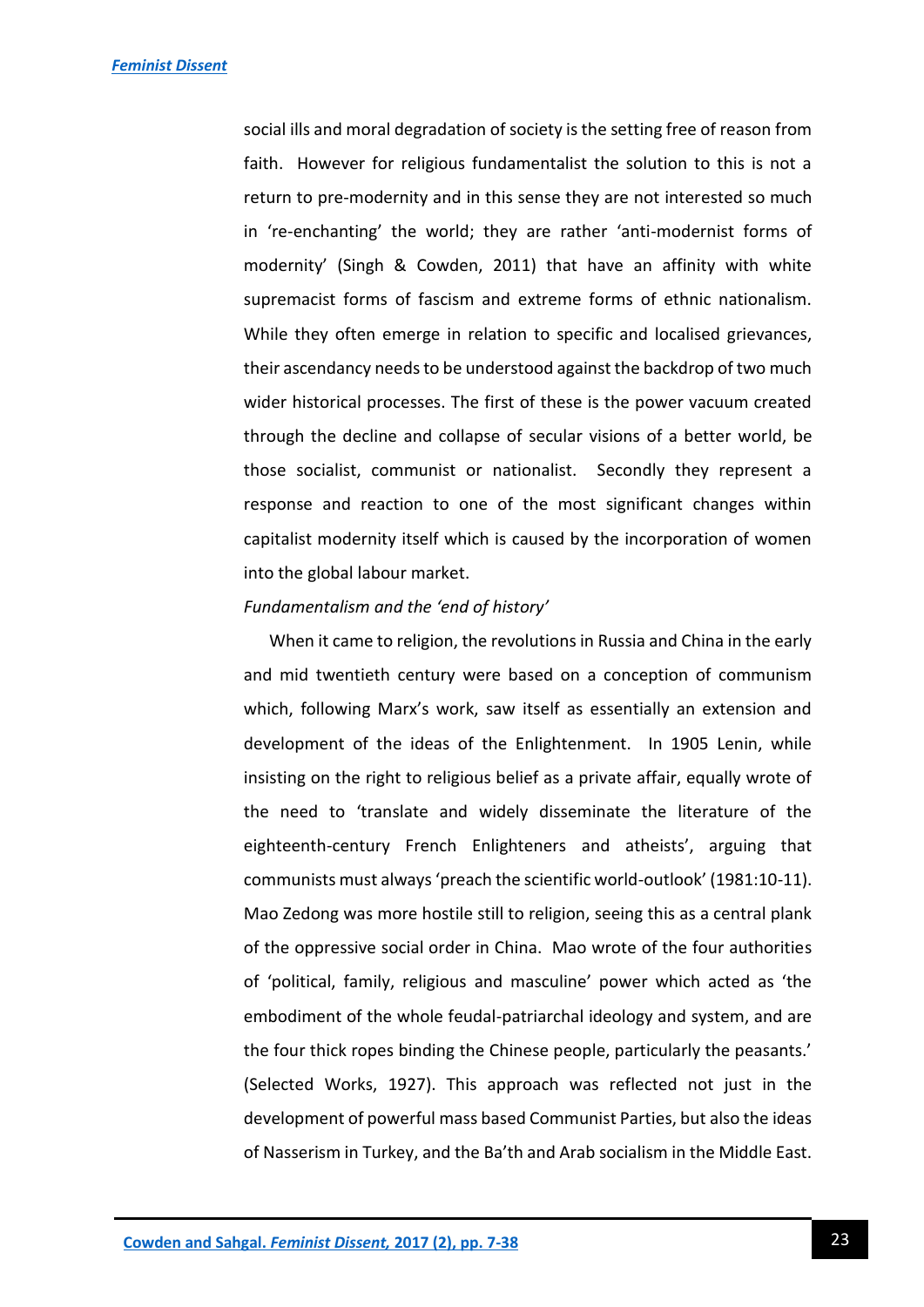Sami Zubaida has argued that in this period that 'religion played, for the most part, a subordinate role in the definition of identities and conflicts, though it may have been a more potent factor at a popular level' (2015). It is also important to note that while the leaders of these movements were politically secular in their approach, neither did they oppose religious identities as such. As Partha Chatterjee has noted, many of nationalist movements sought to harness or control religion, presenting it as a kind of cultural essence of 'the people' and in this way allowing it to act as both an alternative to, but also mimicry of, a western model of nationalism (Chatterjee, 1993).

It is also important to note that while the nationalist and anticolonial movements in the Middle East, North Africa and South Asia which emerged in the middle decades of the twentieth century were not necessarily or exclusively anti-religious, it is crucial to note that these anti-colonial struggles were conceived by their participants as emancipatory struggles. This is significant when it comes to understanding women's demands both within and in the aftermath of anti-colonial struggles. Indian women fought against the Raj but also fought local government and state elections throughout the 1920s-30s, and with the achievement of independence there was universal suffrage for the first time. The key focus of women's political organisation at this time concerned the reform of personal laws; that is laws governing issues of marriage, divorce, inheritance, adoption, rights of widows and guardianship. While many important reforms were won through this activism, the implementation of these legal changes was constructed on a communal basis, hence the Hindu Code Bills passed in the 1950s meant that the Hindu majority were reformed, while for other religious groups this same process did not take place. This had the effect of reinforcing religious differences in a key area of law affecting women and as secular definitions of citizenship have weakened, this has been a key terrain in which fundamentalist groups have been able to argue for the reinforcement of the legal basis of religious distinctions.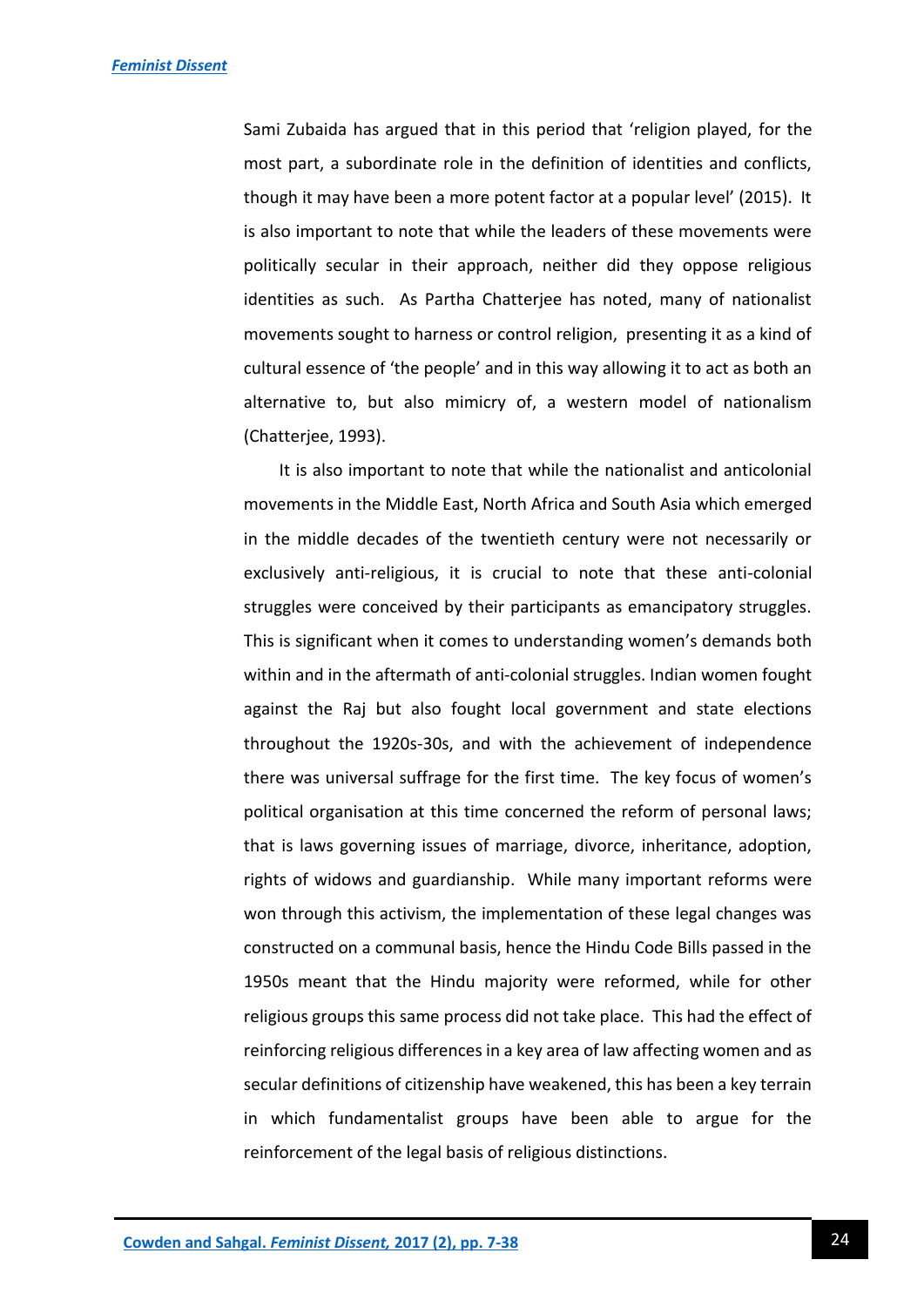Sami Zubaida has argued that with 'the collapse of Nasirism after the 1967 war with Israel and the evolution of the Ba'th in power into family dynasties in Iraq and Syria, as well as the weakening of the left, opened the field to ethnic and religious politics in the region. The Iranian Revolution of 1979 gave a powerful impetus to this sacralisation of politics' (2015). The fall of the Berlin Wall in 1989 and dissolution of the Soviet Union in 1991, which had given significant economic support to a range of secular regimes in different parts of the world, was hugely significant in this process. Francis Fukayama proclaimed the 'end of history' as a wave of profoundly destabilizing economic globalization, neo-liberal economic policies and Structural Adjustment Programmes promoted by the International Monetary Fund (IMF), World Trade Organisation (WTO) and the World Bank swept the developing world (Westra, 2009). The combination of the collapse of communism and the destructive impact of globalisation was significant in developing world not just because of the collapse of a secular ideal, but also because for developing countries it massively reduced the capacity of national governments to manoeuvre between the two superpowers. It was this as much as anything that made it so much easier for the WTO, IMF and World Bank to gain so much control in this area.

Fundamentalists have been able to position themselves as the beneficiaries of the anger, disillusionment and 'anomie' caused by this, and part of the traction fundamentalism gained as a popular movement lies in the way it represents a protest against both 'Western ideas', which includes the imposition of neo-liberalism. Gilbert Achcar has argued that neo-liberal deregulation has brought about 'anomisation' in the developing world; an overwhelming level of change which has caused a 'retrenchment to basic identity markers' (Achcar, 2009) and fundamentalist movements have again positioned themselves to benefit from this. Madigan has made a similar point when she notes that in a world of constant change, fundamentalist religion satisfies a desire 'for moral certitude and belonging' (2011:42). It was in this way that political ideology has come to be re-shaped around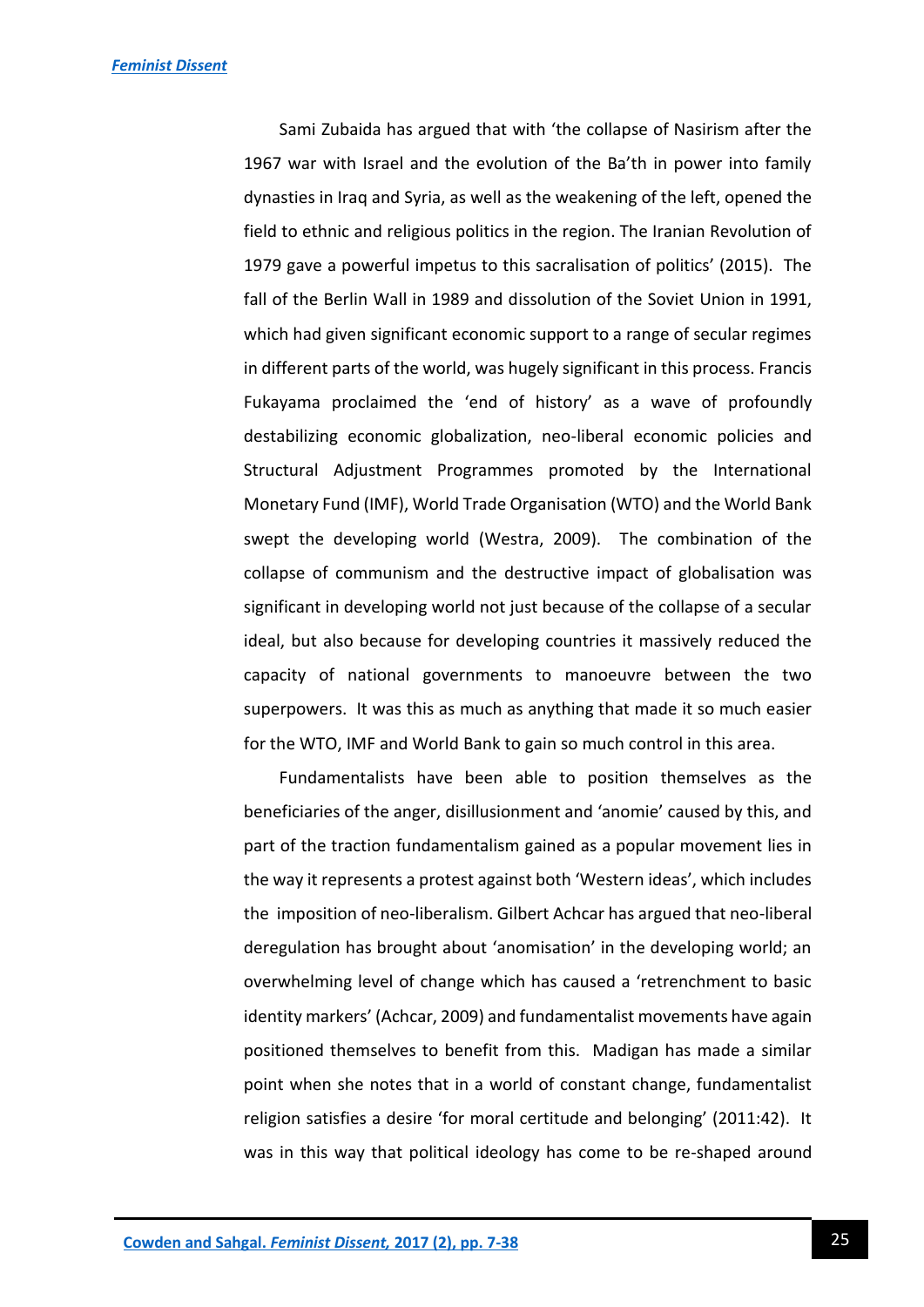antagonistic cultural and civilizational perspectives – the 'atheist West' against the 'true faith' in Islamist and Hindutva forms of fundamentalism. This same process was mirrored within the West itself, exemplified by the huge influence of Samuel Huntingdon's writings on 'The Clash of Civilisations' (1992). This sense that conflict was now about culture and 'values' was only reinforced following 9/11, the disastrous war of aggression against Iraq by US and UK and the subsequent 'war on terror'.

As the politics of the Left were substantially weakened by neoliberal globalisation in the 1990s and the neo-conservative 'Project for A New American Century' was busily shaping George Bush's foreign policy, western academia fell into the fervent embrace of postmodernist and postcolonial repudiations of the Enlightenment. As a body of work Postcolonialism was inspired by Edward Said's hugely influential 'Orientalism', in which the knowledges by which the 'West' understood the 'Orient' were conceptualised as 'a Western style for dominating, restructuring, and having authority over the Orient' (1990:3). In place of Mao's attack on the feudalcapitalist-patriarchal-religious social order, post-colonial theory railed against its 'four thick ropes' of the modernist-rational-individual-secularist order and the resulting silencing of the subaltern subject. Secularism and universalism and other forms of 'western imposed' politics were denounced in seminar rooms across the Western academy<sup>2</sup>. One of the most influential critics of Enlightenment reason was Michel Foucault, and despite his huge popularity and influence, the problems with where this took him politically was demonstrated in a series of trips he undertook to Iran on the verge of the Khomeini's Islamic revolution in 1979. Writing in *Le Nouvel Observateur*  in 1978 Foucault waxed eloquent about the 'political spirituality' of 'the movement that aims to give a permanent role in political life to the traditional structures of Islamic society' (Foucault, 1978). One can only say that it was fortunate for him that he visited prior to rather than after Khomeini's murderous institutionalisation of those 'traditional structures'. But rather than an isolated piece of poor judgement, this incident was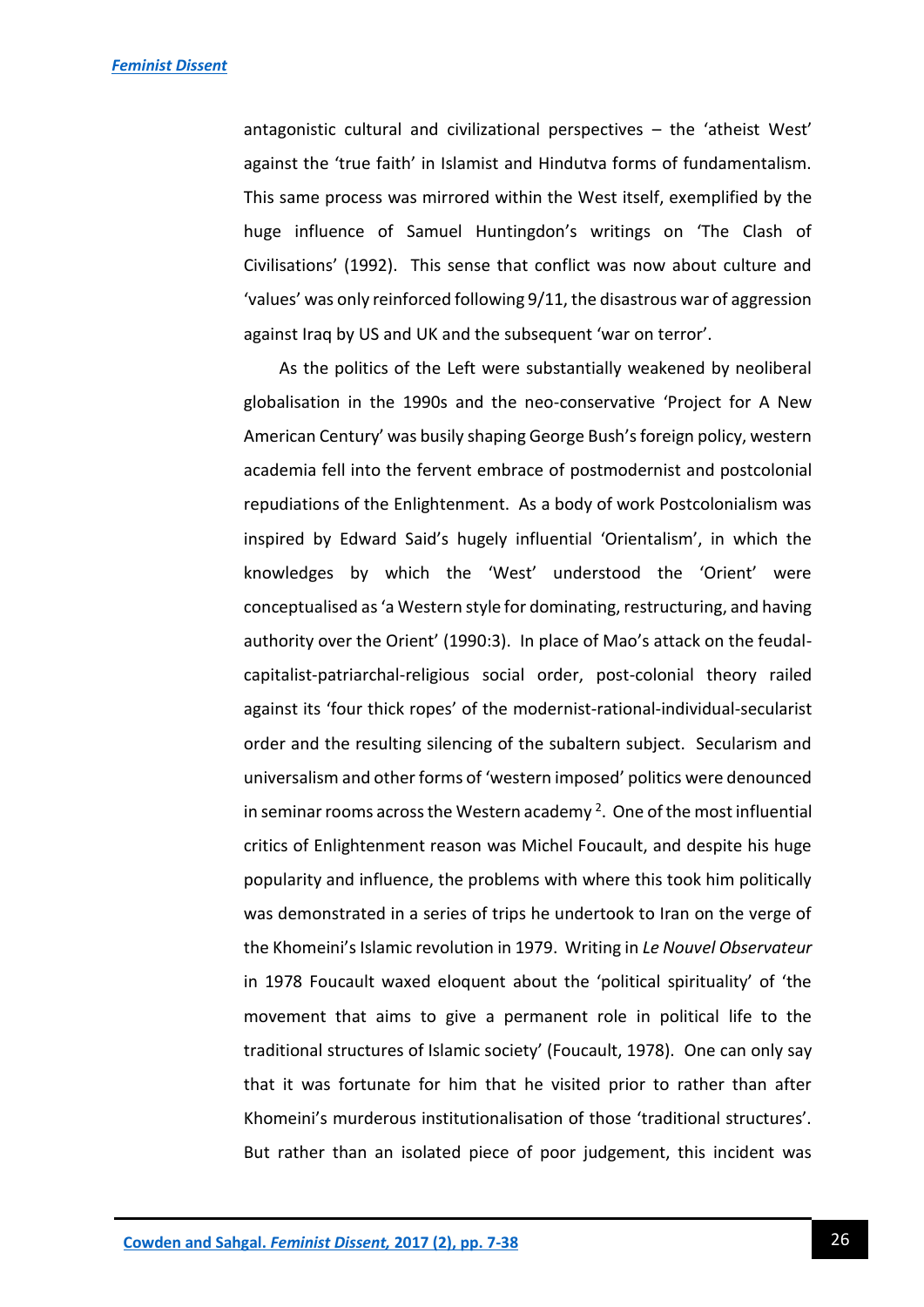entirely of a piece with the way postmodernism and postcolonialism opened the gates to a wave of academic work by academics based in the West in which essentialised 'other-identity' claims were revered  $3$ .

 Saba Mahmood's 2004 book *The Politics of Piety: The Islamic Revival and the Feminist Subject* on the Islamist women's movements in Egypt was emblematic of this shift. Mahmood began the book describing her journey from a feminist politics of the 'secular-left' to her 'realisation' that as 'the language of Islam has come to apprehend the aspirations of so many people around the Muslim world… [We] can no longer arrogantly assume that secular forms of life…necessarily exhaust ways of living meaningfully and richly in this world' (2004: xi). Judith Butler and Foucault offered her the theoretical materials for an argument in which Islamist women's movements were uncritically idealised. Mahmood wrote of the way in which the 'rationalist, self-authorising, transcendental subject presupposed by Enlightenment thought in general' (2004:13) had prevented her from realising that the women who joined Islamist movements were not acting out of a spirit of 'deplorable passivity and docility' but were rather exercising 'a form of agency', and that it would be wrong to 'treat as natural and inimitable only those desires that ensure the emergence of feminist politics' (2004:15). Indeed there was no doubt that these were women were exercising political agency, but to what end? What is entirely absent throughout this book was any discussion of the nature of the Islamist political agenda and the impact of these 'forms of agency' had in the wider polity. What were the values which informed this agency and what practices within the politics of gender resulted from that? Our objection is not to religious forms of agency as such, but surely the key question concerns the kind of political project being promoted here. Indeed as other commentators less entranced with Islamic feminism have noted, these political movements developed in close parallel with the highly patriarchal Islamist groupings run by men who had brought Wahhabi fundamentalism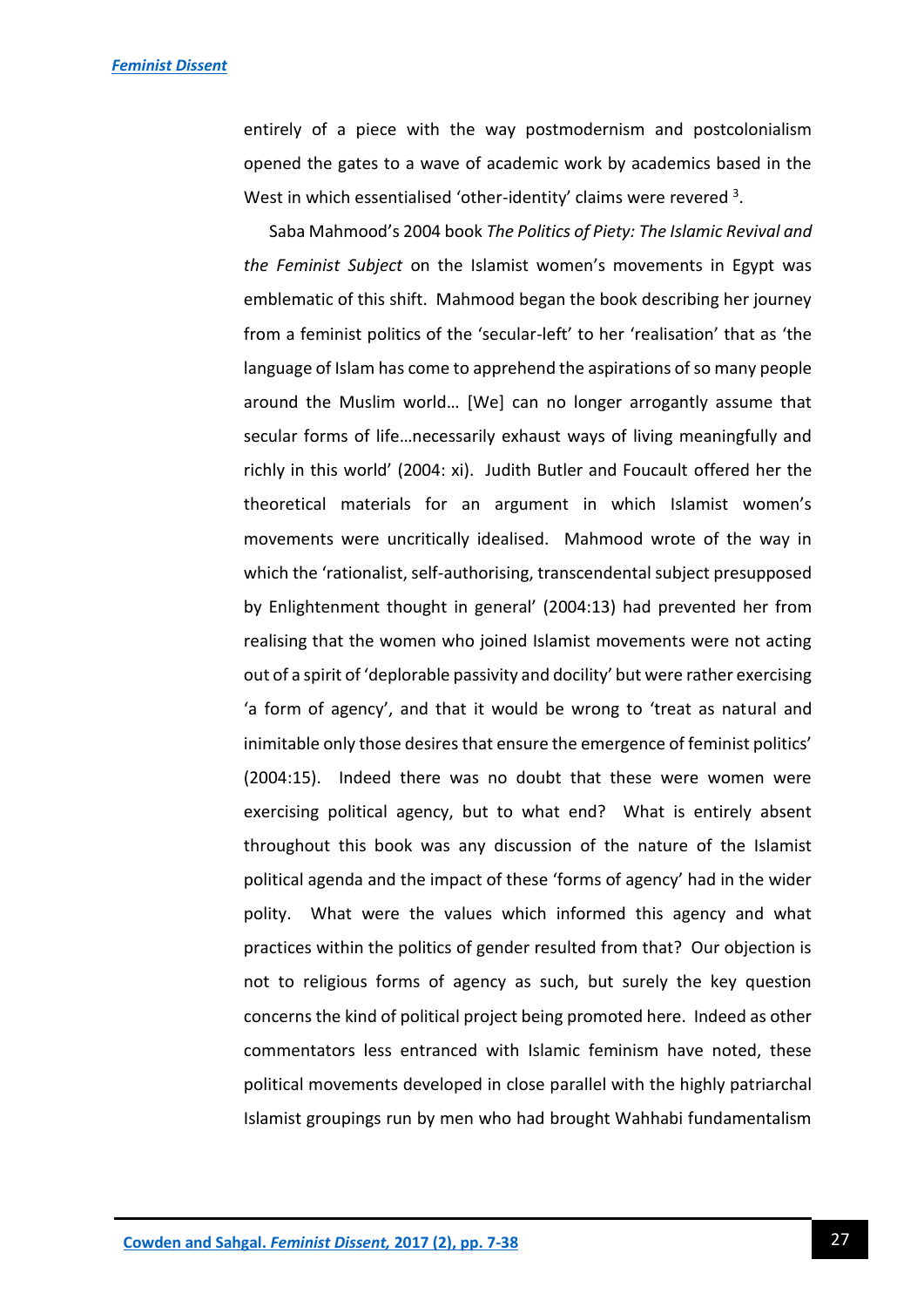to Egypt from the Gulf states where they had been working (Madigan, 2011:45).

Mahmood's book additionally fails to even consider the impact of the 'politics of piety' on secular feminism in Egypt. Writing of parallel developments within Pakistani feminism Afiya Sherbano Zia noted the way Islamic feminists there gained credibility by claiming to be 'reinterpreting religious texts in a modern, indigenous, culturally relevant way rather than an 'imposed' western feminist discourse (2009:38). However the result of this was that:

…by accommodating the faith-based approach that attempted to look for 'moderate' alternatives within Islam and insisting on situating the debate on the women's question within Islamic tradition and history, such reclamation projects squeezed out and delegitimised the secular feminist approach to redefine women's rights outside the religious framework' (2009:35)

Islamic feminist discourse based its credibility on the claim that is was 'empowering' women within religious institutions. While they may well have achieved this objective, the result was a form of politics which rejected any 'political confrontation with men, money, mullahs or the military state' (2009:44). The terrain on which central questions of women's rights and equality were being fought had effectively been theocratized with secular voices effectively de-legitimised. The romance of western based academics like Saba Mahmood with 'Islamic tradition' thus played a vital role in the eclipse of secular feminism, further entrenching fundamentalist religious identity and discourse, and failing to grasp what Bhatt has described as:

. . . the concealment of political interests, groups and parties through discourses of authenticity, discrimination and victimhood which normalise what are otherwise quite mendacious political ambitions. (2006: 102)

*The Family, Fundamentalism and the global labour market*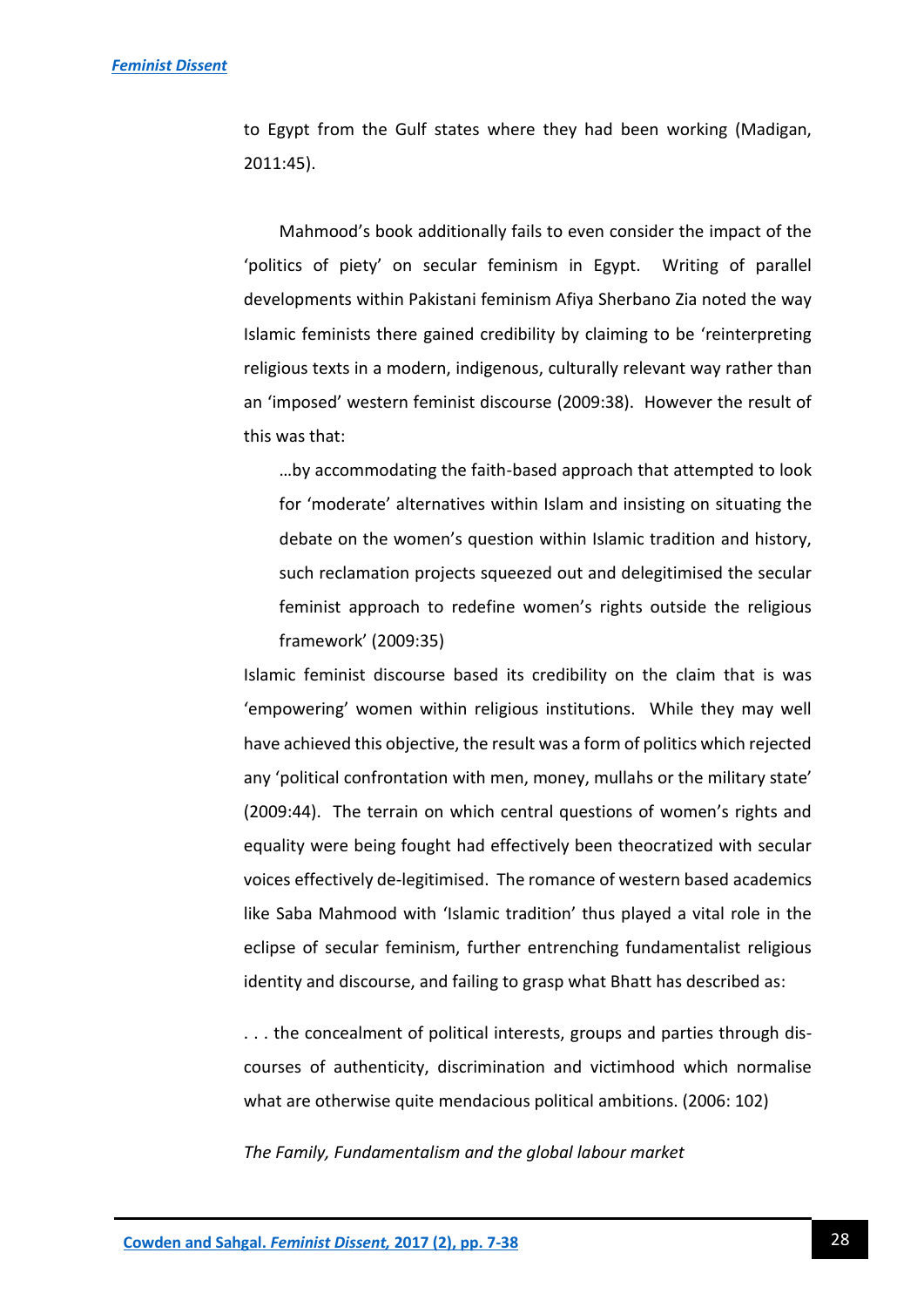Fundamentalism promises to restore the family, to put the nation on course that aligns it with a divine purpose, and to establish a social order in which life can be lived morally, meaningfully and in accord with divine will.

Helen Hardacre (in Madigan, 2011:39)



Evangelical Demonstration in Columbia, 2016. Source[: http://www.bbc.com/mundo/noticias-america-latina-37560320](http://www.bbc.com/mundo/noticias-america-latina-37560320)

When discussing the emergence of religious fundamentalism above we noted an obsessive focus on questions of 'honour' and 'personal morality' with regard to women, demonstrating the way women's deportment, dress and behaviour had become in effect a communal symbol which needed to be rigidly policed. In this section we want to consider why this terrain of establishing of moral order around 'the family' is so important to fundamentalist movements. This discussion builds on the points we have already made about the significance of neoliberal economics in destroying forms of life which existed in a state of relative stability for generations through the imposition of new capitalist social relations. In research looking at the impact of this for women in developing countries undertaken by the International Labour Organisation, Sher Verick has noted that this kind of economic development: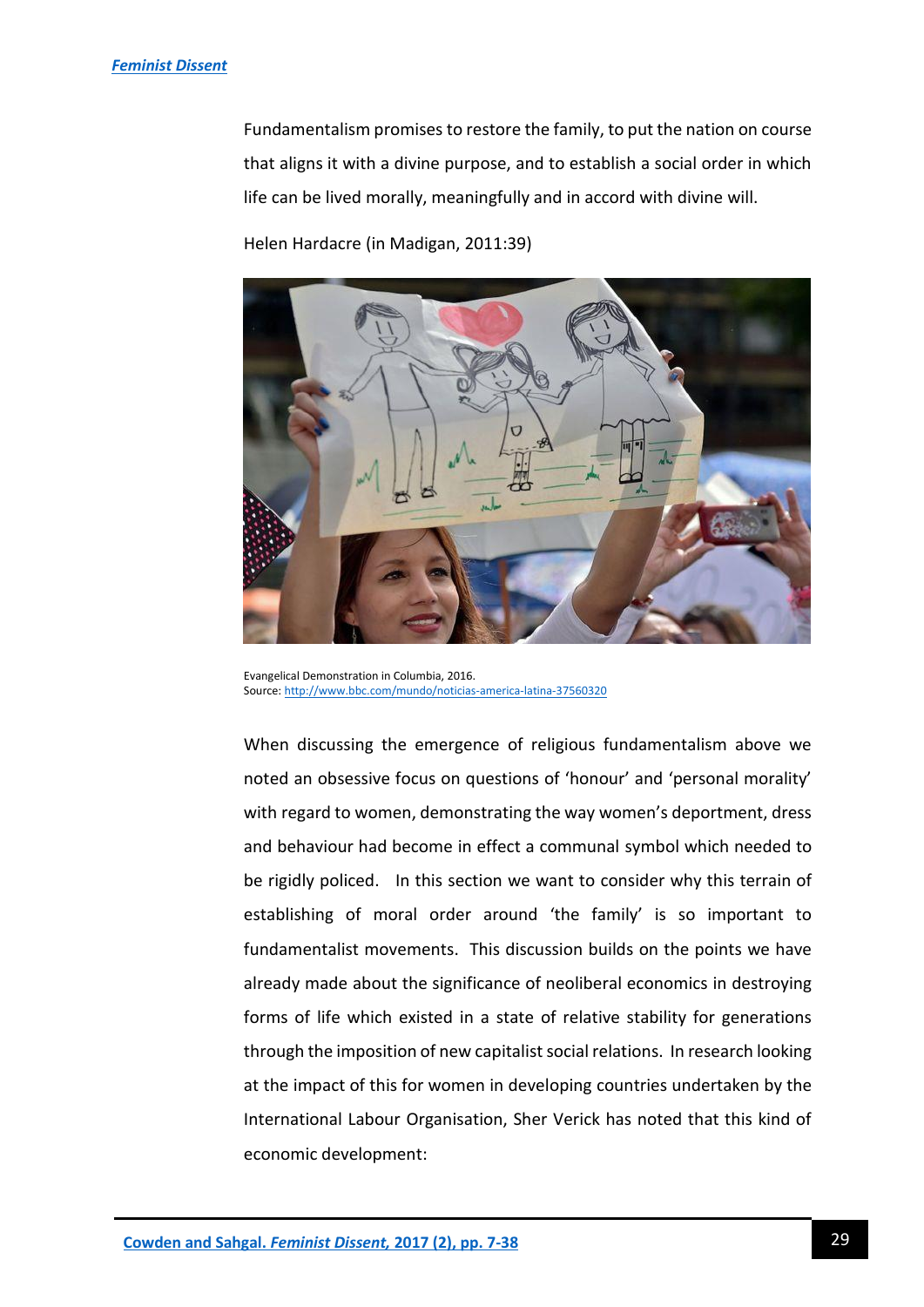…has involved two related transitions: the movement of workers from agriculture to manufacturing (and more recently services) and the migration of people from rural to urban areas. These transitions were associated with rising levels of education, declining fertility rates, and shifts in other socio-economic drivers of labour force participation, with specific implications for the role of women, especially in the labour market. Female labour supply is, therefore, both a driver and an outcome of development (Verick, 2014).

As neoliberal globalisation has massively expanded the amount of workers involved in production for the global market, proletarianisation of traditional peasantries has taken place on a huge scale across the developing world. As Verick notes, this is accompanied by increasing involvement of women in wage labour outside the home. While this pattern varies hugely across different regions, we want to argue that these general trends are crucial for understanding the terrain on which fundamentalist movements are operating, the emotional resonance their arguments have, as well as their pre-occupation with circumscribing women's emergent personal freedoms. The movement from the country to the city described in the report above one is of profound and hugely destabilising social change. While large numbers of women previously undertook wage labour within the home, as they are drawn into the global labour market in urban settings the forms of power exercised in traditional rural patriarchal family structures are changed. Social constraints weaken in the new setting, and this enables women to work outside the home and thereby gain access to wages and higher levels of personal finances. As both women and men leave the home to work for wages, the nature of the difference between male and female roles is diminished and opportunities for women to gain greater autonomy emerge. While men in the family may desire their female partners to work in order to increase family income and opportunities for their children, they also lose the traditional forms of power they previously possessed through that process. <sup>4</sup> Fundamentalists interpolate these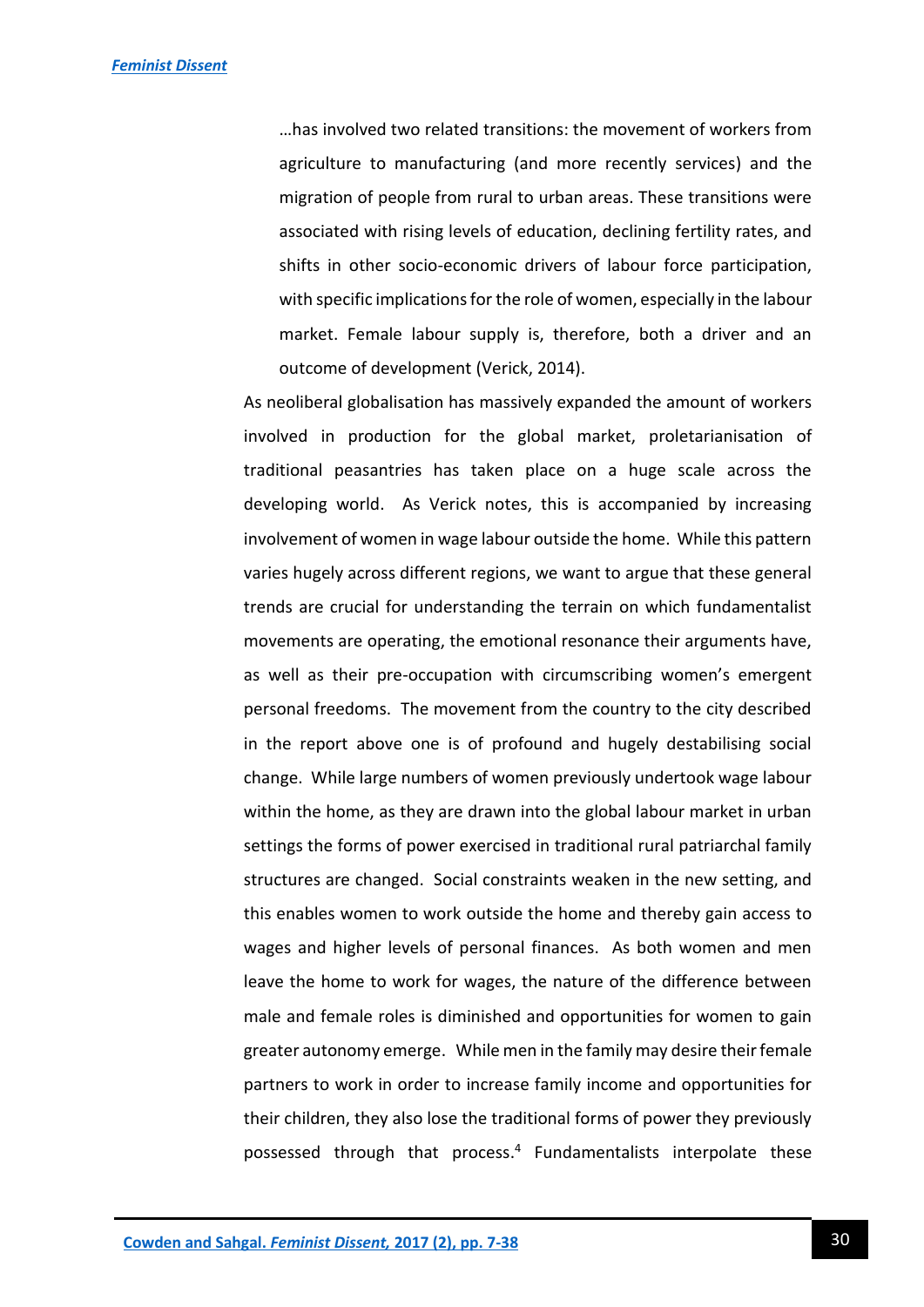experiences of change and loss through their call for a return to a divinely sanctioned moral order in which men have power and authority in the home. Helen Hardacre has characterised the fundamentalist focus on gender with the family at the centre is the basis of the fundamentalist programme of 'radical patriarchalism' (in Madigan, 48-49), but it is crucial to understand the way this operates not just ideologically, but through real relations at the level of class and gender. While the fundamentalist appeal to men is obvious here, it is important to understand, particularly apropos Saba Mahmood's work, the way this also appeals to women. Hardacre notes that the loss of kinship networks is a key part of huge experiences of change experienced, and the loss for women can be greater for women than men. She notes that women are 'powerfully attracted by fundamentalist interpersonal networks that invoke the language of kinship and in which religion itself is portrayed as 'a family'' (in Madigan, 2011:41). While this understanding is valuable, it is important not to invoke the power of fundamentalist religion as inevitable here, as there different responses which are possible faced with these difficulties. Fundamentalism, unlike trade unionism, socialism or communism, is not concerned with improving working conditions, job security or indeed challenging class relations at any level for these new members of the global dispossessed. Its appeal resides within the poverty of existing structures, where what is required is a 'sacredly ordained' order where men enforce women's subjugation. Daniel Bensaid has been one of few Marxists to grasp that it was the Left's failure to thoroughly understand the changing nature of class relations that gave fundamentalists the opportunity to occupy territory which had once belonged to the Left. As he noted 'the hasty 'farewells to the proletariat' are not just the expression of a risky sociological analysis. They also contribute to a political and moral debacle. On the ruins of class solidarity what flourish are identitarian panics, the herd instinct, myths of origins, sects and tribes' (2015:207). Fundamentalist neo-patriarchy in this sense is the price paid for the absence of a politics of class solidarity.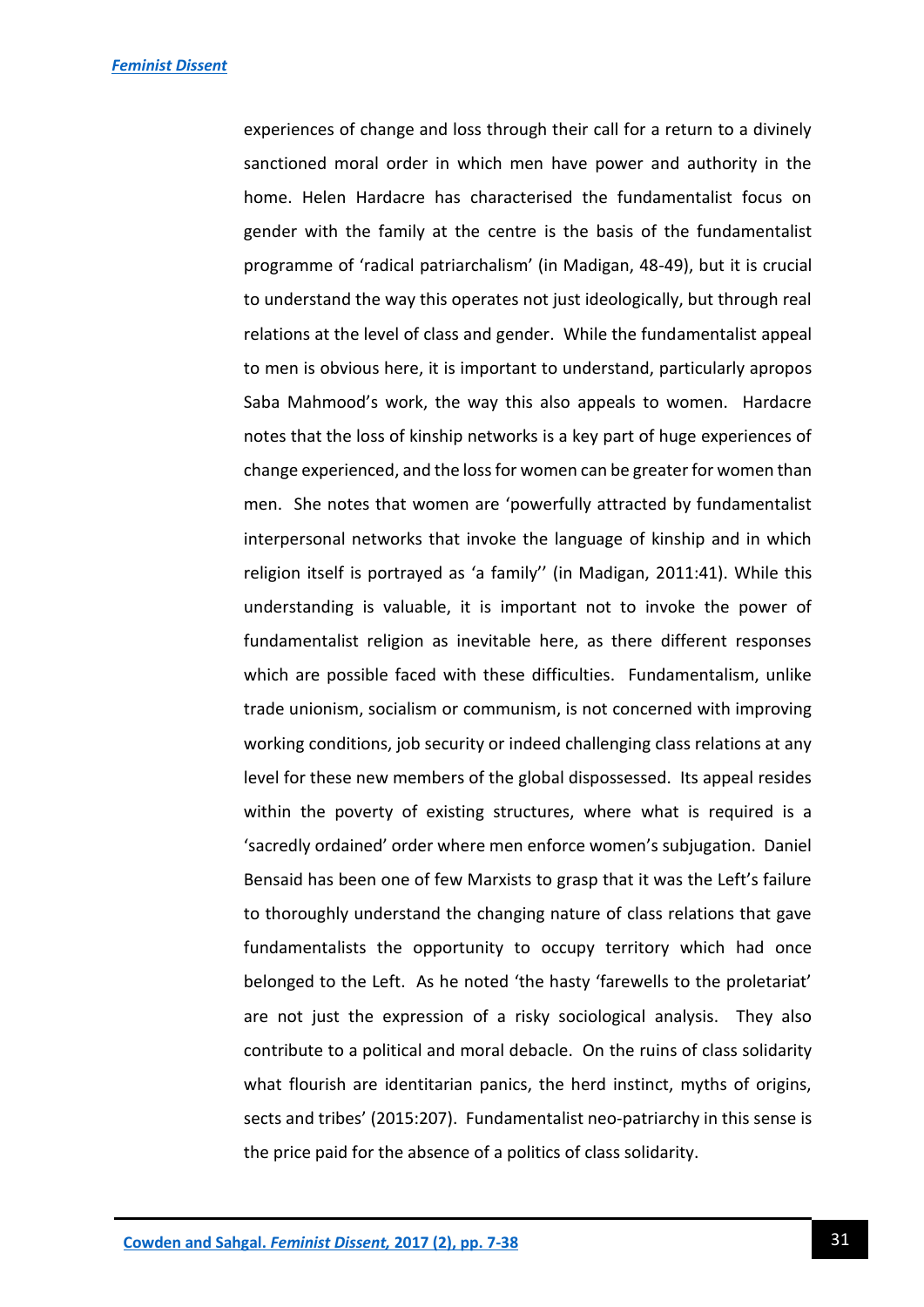#### **Conclusion: Reclaiming Secular Space**

'My dream is to be able to live in a country where I can say everything in public without people trying to kill me'

Atheist Blogger – Bangladesh ('Islam's Non-Believers' 2016)

What we have sought to delineate in this discussion is the crucial importance of the term 'religious fundamentalism' as an analytical category which allows us to link together a series of related developments taking place across and within major world religions. Women in particular are in the firing line when it comes the introduction of these measures as control of women's minds and bodies are central to the neo-patriarchal order that fundamentalists group seek to construct. We have sought to outline the way fundamentalist movements are entirely a product of modernity and that their appeal is not simply to people's ignorance or backwardness but rather operates on a concrete material level. This concerns a range of related factors; the destabilising impact of neoliberal globalisation and the destruction of social bonds which results from that, the retrenchment of state based social provision, and the decline of socialist, social democratic and communist political parties who had historically fought for the interests and rights of the working class and poor. Now occupying a significant degree of this terrain, fundamentalists groups and parties have demonstrated their capacity to operate both within the state, as an adjunct to the state, but also in opposition to the state, whether in the form of institutionalised opposition parties and movements, as well as in paramilitary organisations.

In seeking to understand and characterise the conquest of secular space by religious fundamentalism, our intention is not to imply that this is unable to be resisted. Indeed the work of writers like Karima Bennoune (2013) demonstrates the global nature of resistance which is taking place to religious fundamentalism. Despite the enormous growth of the various forms of fundamentalism since the 1980s in particular, it is essential to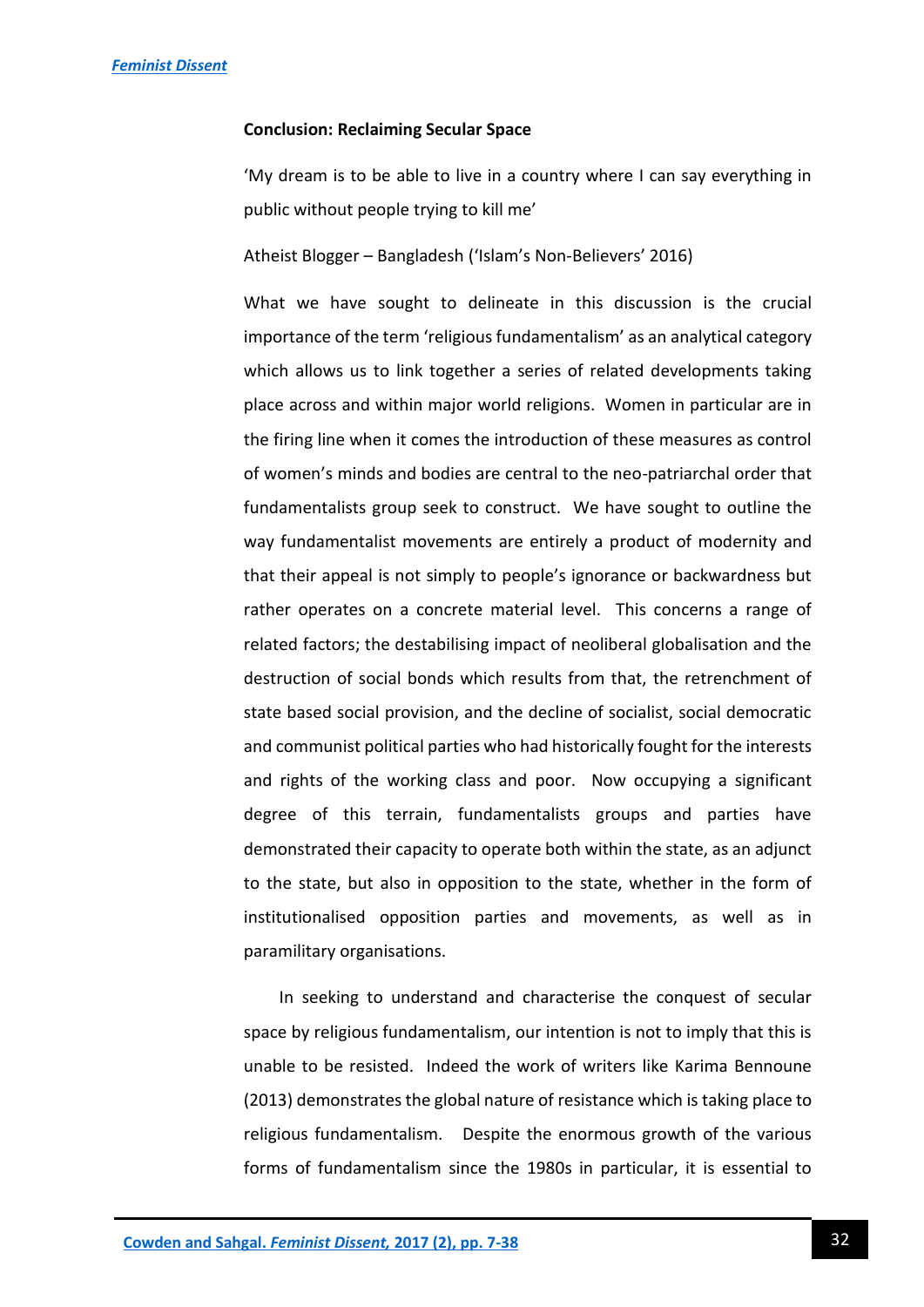envisage and articulate a different life from the non-future offered by neoliberal capitalism on one hand and fundamentalism on the other. The basely punitive nature of fundamentalism puritanism and the hateful violence of its authoritarianism mean that these movements inherently generate resistance. But this is a resistance that has to be built in different ways. At the level of ideas we have argued it is absolutely essential that people pull themselves out of the quagmire of postmodernist cultural relativism that has been so helpful in legitimising fundamentalism and preventing the articulation of that alternative future. But first and foremost this alternative will be built at the directly practical and organisational level, as part of anti-fundamentalist initiatives in support of women's rights, the rights of religious and sexual minorities, as well as the right of people to exit religion altogether.

**Stephen Cowden** is Senior Lecturer in Social Work at Coventry University. Stephen is also a joint commissioning editor for the series *New Disciplinary Perspectives In Education* for the publisher Peter Lang. His research is concerned with Social Work ethics, Critical Pedagogy and the Sociology of Multiculturalism and Religious Fundamentalism. With Gurnam Singh he is co-author of *Acts of Knowing: Critical Pedagogy In, Against and Beyond the University.*

**Gita Sahgal** is the executive director of the [Centre for Secular Space.](http://www.centreforsecularspace.org/) She is also a writer and documentary film maker, and the co-editor of *Refusing Holy Orders: Women and Fundamentalism in Britain (1992)*. She has written on gender, fundamentalism, and human rights for the American Society of International Law, Women Living Under Muslim Laws, and openDemocracy, and has made documentary films on forced marriage and human rights violations during the Bangladeshi war of liberation. She was a member of Southall Black Sisters and a founder of Women Against Fundamentalism and Awaaz: South Asia Watch.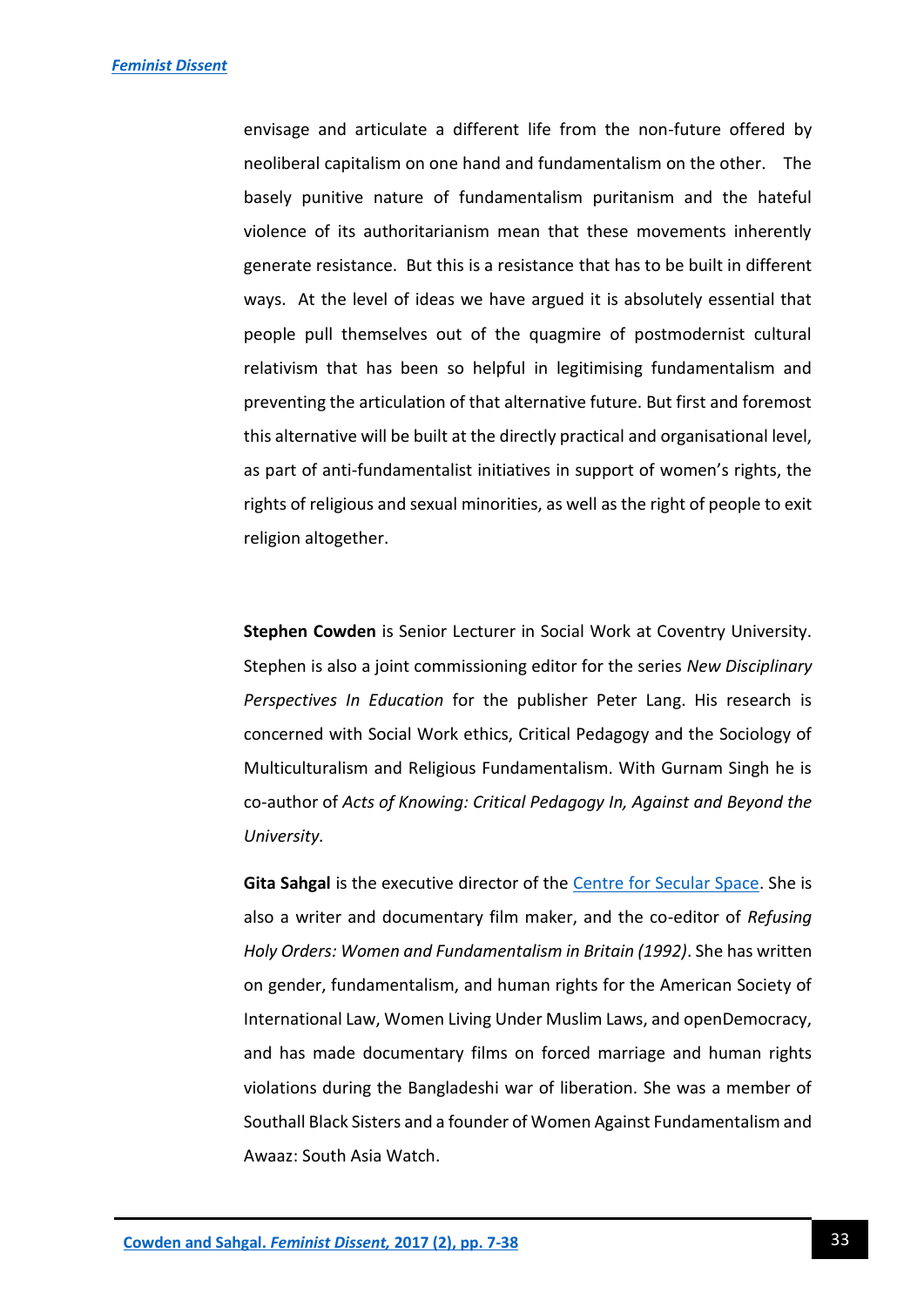## **References**

Adorno, T. & Horkheimer, M. (1997) *Dialectic of Enlightenment.* London, Verso Books.

Achcar, G. (2009) *The Critique of Religion and the Critique of Capitalism*. Unpublished paper delivered at 2009 Historical Materialism Conference, Birkbeck College, University of London, 27 November.

Achar, G. (2013) Religion and Politics today from a Marxist Perspective. In *Marxism, Orientalism, Cosmopolitanism.* London, Saqi Books.

Afary, J. and Anderson, K. (2010) *Foucault and the Iranian Revolution Gender and the Seductions of Islamism.* Chicago, University of Chicago Press.

Allen, J. (2016) *The dramatic growth of evangelicals in Latin America*. National Catholic Report 18/8/2016. Available at: [https://www.ncronline.org/blogs/all-things-catholic/dramatic-growth](https://www.ncronline.org/blogs/all-things-catholic/dramatic-growth-evangelicals-latin-america)[evangelicals-latin-america](https://www.ncronline.org/blogs/all-things-catholic/dramatic-growth-evangelicals-latin-america) [Accessed 30/10/2016].

Armstrong, K. (2001) *The Battle for God: Fundamentalism in Judaism, Christianity and Islam.* New York, Harper Collins.

BBC (5/10/2016) *El rol de las iglesias cristianas evangélicas en la victoria del "No" en el plebiscito de Colombia*. Available at: <http://www.bbc.com/mundo/noticias-america-latina-37560320> [Accessed 30/10/16].

Bennoune, K. (2013) *Your Fatwa Does Not Apply Here.* New York, Norton Books.

Bensaid, D. (2004) *An Impatient Life: A Memoir.* London, Verso Books.

Bhatt, C. (1997) *Liberation and Purity: Race, New Religious Movements and the Ethics of Postmodernity.* London, UCL Press.

Bhatt, C. (2001) *Hindu Nationalism: Origins, Ideologies and Modern Myths.* Oxford, Berg 3PL.

Bhatt, C. (2006) 'The Fetish of the Margin: Religious Absolutism, Anti-Racism and Postcolonial Silence'. *New Formations* No. 59, pp. 98–115.

Chatterje, P. (1993) *The Nation and Its Fragments: Colonial and Postcolonial Histories.* Princeton, Princeton University Press.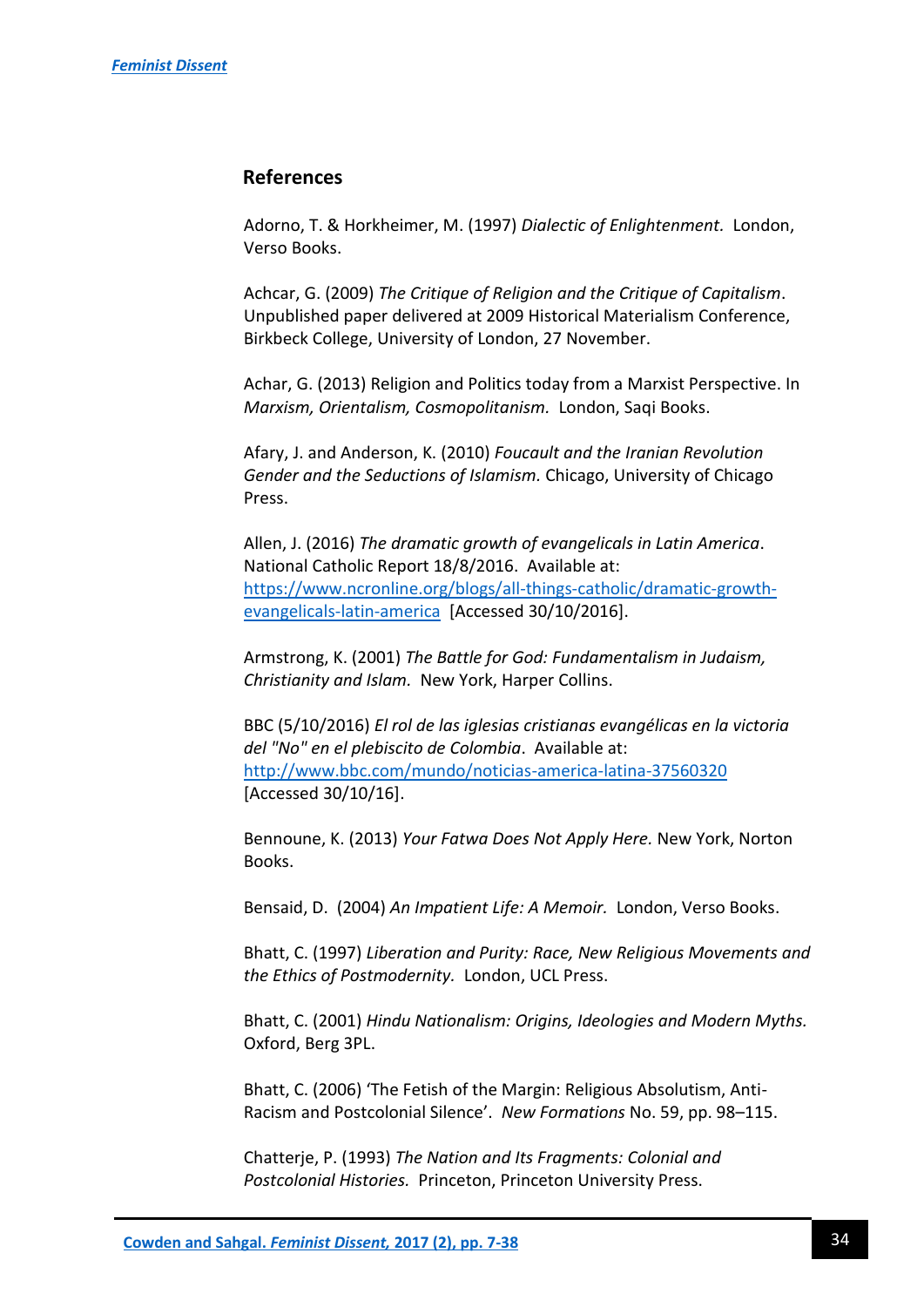Dhaliwal, S. (2016) 'Resurgent Sikh fundamentalism in the UK: time to act? *Open Democracy* 18/10/16.

Available at: [https://www.opendemocracy.net/5050/sukhwant](https://www.opendemocracy.net/5050/sukhwant-dhaliwal/resurgent-sikh-fundamentalism-in-uk-time-to-act)[dhaliwal/resurgent-sikh-fundamentalism-in-uk-time-to-act](https://www.opendemocracy.net/5050/sukhwant-dhaliwal/resurgent-sikh-fundamentalism-in-uk-time-to-act) [Accessed 12/11/16].

Foucault, M. (1978) What Are the Iranians Dreaming About? *Le Nouvel Observateur*, October 16-22, 1978. Available at: <http://press.uchicago.edu/Misc/Chicago/007863.html>[Accessed 12/11/16].

Guardian (15/1/2013) *Mali music ban by Islamists 'crushing culture to impose rule*.

Available at: [https://www.theguardian.com/music/2013/jan/15/mali](https://www.theguardian.com/music/2013/jan/15/mali-music-ban-islamists-crushing)[music-ban-islamists-crushing](https://www.theguardian.com/music/2013/jan/15/mali-music-ban-islamists-crushing) [Accessed 16/11/16]

Guardian (11/10/16) *Asia Bibi blasphemy case to be heard by Pakistan supreme court*.

Available at: [https://www.theguardian.com/world/2016/oct/11/asia-bibi](https://www.theguardian.com/world/2016/oct/11/asia-bibi-pakistan-blasphemy-law-supreme-court-death-sente)[pakistan-blasphemy-law-supreme-court-death-sente](https://www.theguardian.com/world/2016/oct/11/asia-bibi-pakistan-blasphemy-law-supreme-court-death-sente) [Accessed 13/12/16].

Guardian (12/11/16) *Protest at Sikh temple was attempt by youth group to 'reclaim religion'*.

Available at: [https://www.theguardian.com/uk-](https://www.theguardian.com/uk-news/2016/sep/12/arrested-protesters-part-of-attempt-to-reclaim-sikh-religion)

[news/2016/sep/12/arrested-protesters-part-of-attempt-to-reclaim-sikh](https://www.theguardian.com/uk-news/2016/sep/12/arrested-protesters-part-of-attempt-to-reclaim-sikh-religion)[religion](https://www.theguardian.com/uk-news/2016/sep/12/arrested-protesters-part-of-attempt-to-reclaim-sikh-religion) [Accessed 3/11/16]

Helie-Lucas, M. (2004) What is your tribe? Women's struggles and the construction of Muslimness. In *WLUML Dossier 26*. Available at: <http://www.wluml.org/node/480> [Accessed 9/11/16].

Helie –Lucas, M. (2015) *Socialism, feminism, secularism and Islam: interview with Marieme Helie Lucas*. Available at: [https://shirazsocialist.wordpress.com/2015/07/09/socialism-feminism](https://shirazsocialist.wordpress.com/2015/07/09/socialism-feminism-secularism-and-islam-interview-with-marieme-helie-lucas/)[secularism-and-islam-interview-with-marieme-helie-lucas/](https://shirazsocialist.wordpress.com/2015/07/09/socialism-feminism-secularism-and-islam-interview-with-marieme-helie-lucas/) [Accessed 3/11/2016].

Human Rights Watch (2002) *We Have No Orders to Save You: State Participation and Complicity in Communal Violence in Gujarat.* Available at:<https://www.hrw.org/reports/2002/india/>

Huntington, S. P. (1996) *The Clash of Civilizations and the Remaking of World Order.* New York: Simon & Schuster.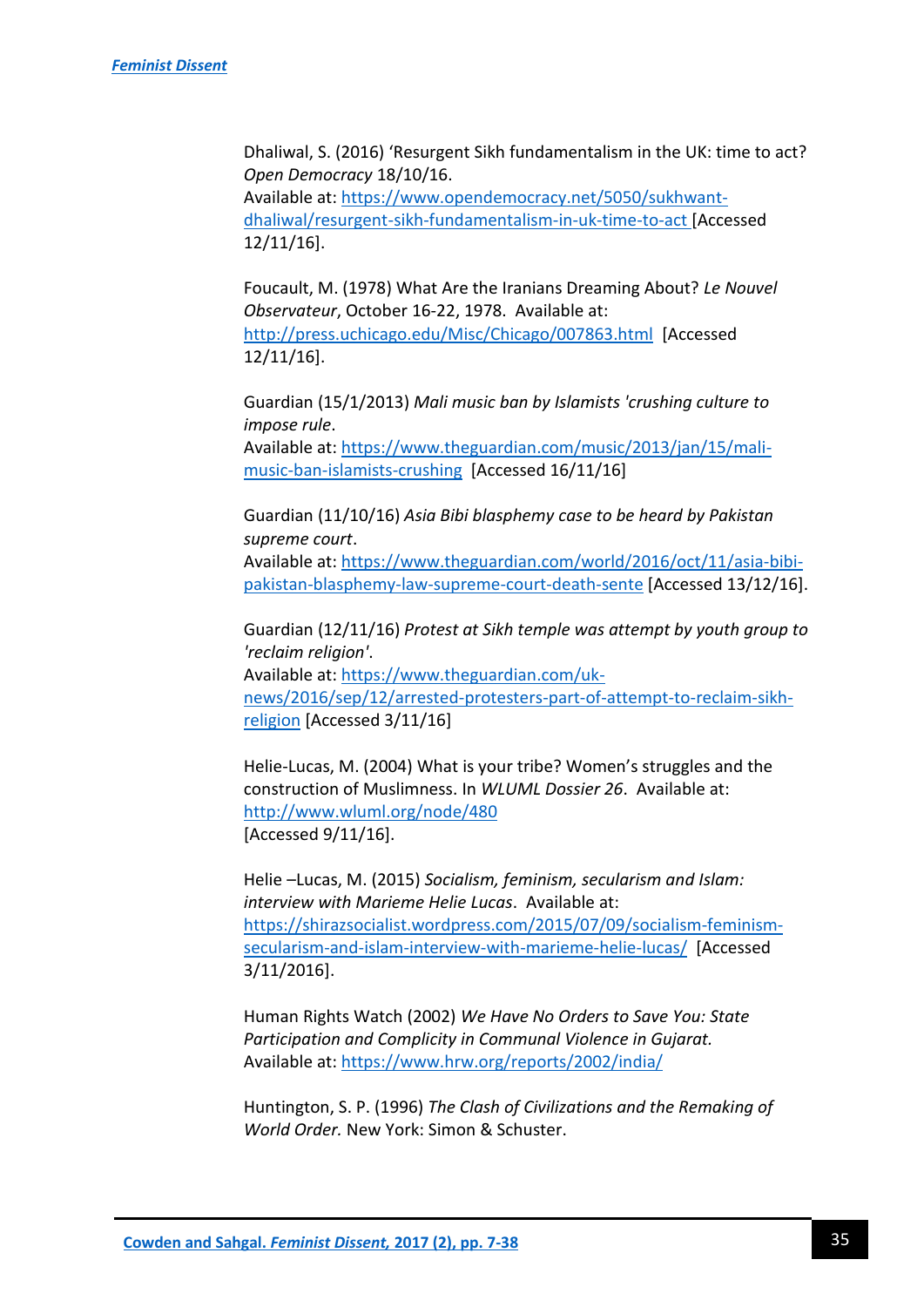Imam, A., Morgan, J. and Yuval-Davies, N. (2004) *Warning Signs of Fundamentalisms.* Nottingham: The Russell Press/Women Living Under Muslim Laws.

Independent (14/9/2016) *If young Sikhs protesting interfaith marriage want to assert their religious identity, these are the battles they should be fighting.* Available at: [http://www.independent.co.uk/voices/if-young-sikhs-opposing-interfaith](http://www.independent.co.uk/voices/if-young-sikhs-opposing-interfaith-marriage-are-just-asserting-their-religious-identity-here-are-the-a7296631.html)[marriage-are-just-asserting-their-religious-identity-here-are-the](http://www.independent.co.uk/voices/if-young-sikhs-opposing-interfaith-marriage-are-just-asserting-their-religious-identity-here-are-the-a7296631.html)[a7296631.html](http://www.independent.co.uk/voices/if-young-sikhs-opposing-interfaith-marriage-are-just-asserting-their-religious-identity-here-are-the-a7296631.html) [Accessed 18/11/2016]

*Islam's Non Believers* (2016) Transmitted on ITV Thursday 13 Oct 2016, Director: Deeyah Khan [http://www.itv.com/presscentre/ep1week41/exposure-islams-non](http://www.itv.com/presscentre/ep1week41/exposure-islams-non-believers)[believers](http://www.itv.com/presscentre/ep1week41/exposure-islams-non-believers)

Jerusalem Online (17/11/2016) *LGBT community shocked by Rabbi's remarks that homosexuals should be killed.* Available at: [http://www.jerusalemonline.com/news/in](http://www.jerusalemonline.com/news/in-israel/local/jerusalem-chief-rabbi-suggests-homosexuals-should-be-killed-24859)[israel/local/jerusalem-chief-rabbi-suggests-homosexuals-should-be-killed-](http://www.jerusalemonline.com/news/in-israel/local/jerusalem-chief-rabbi-suggests-homosexuals-should-be-killed-24859)[24859](http://www.jerusalemonline.com/news/in-israel/local/jerusalem-chief-rabbi-suggests-homosexuals-should-be-killed-24859) [Accessed 19/11/16]

Jouet, M. (2016) *Why Evangelicals Like Trump: Fundamentalist approaches to evangelicalism have long fostered anti-intellectual and authoritarian mindsets.* In New Nation 13/5/2016 Available at: <https://newrepublic.com/article/133488/evangelicals-like-trump> [Accessed 10/11/16]

Kepel, G. (2004) *The Revenge of God: The Resurgence of Islam, Christianity and Judaism in the Modern World*. Cambridge: Polity Press.

Kermani, N. (2015) *Conference Speech: Peace Prize of the German Book Trade.* Frankfurt, Velag MVB.

Ladbury, S, Allamin, H, Nagarajan, C, Francis, P and Ukiwoet, U (2016) Jihadi Groups and State-Building: The Case of Boko Haram in Nigeria. In *Stability: International Journal of Security & Development*, 5(1): 16 pp. 1– 19

Available at:<http://dx.doi.org/10.5334/sta.427> [Accessed 9/1/17]

Lawrence, B. (1987) *Defenders of God: the Fundamentalist Revolt against the Modern Age.* Columbia, University of South Carolina Press.

Lenin V. (1965) Socialism and Religion. In *On Religion.* Moscow, Progress Publishers.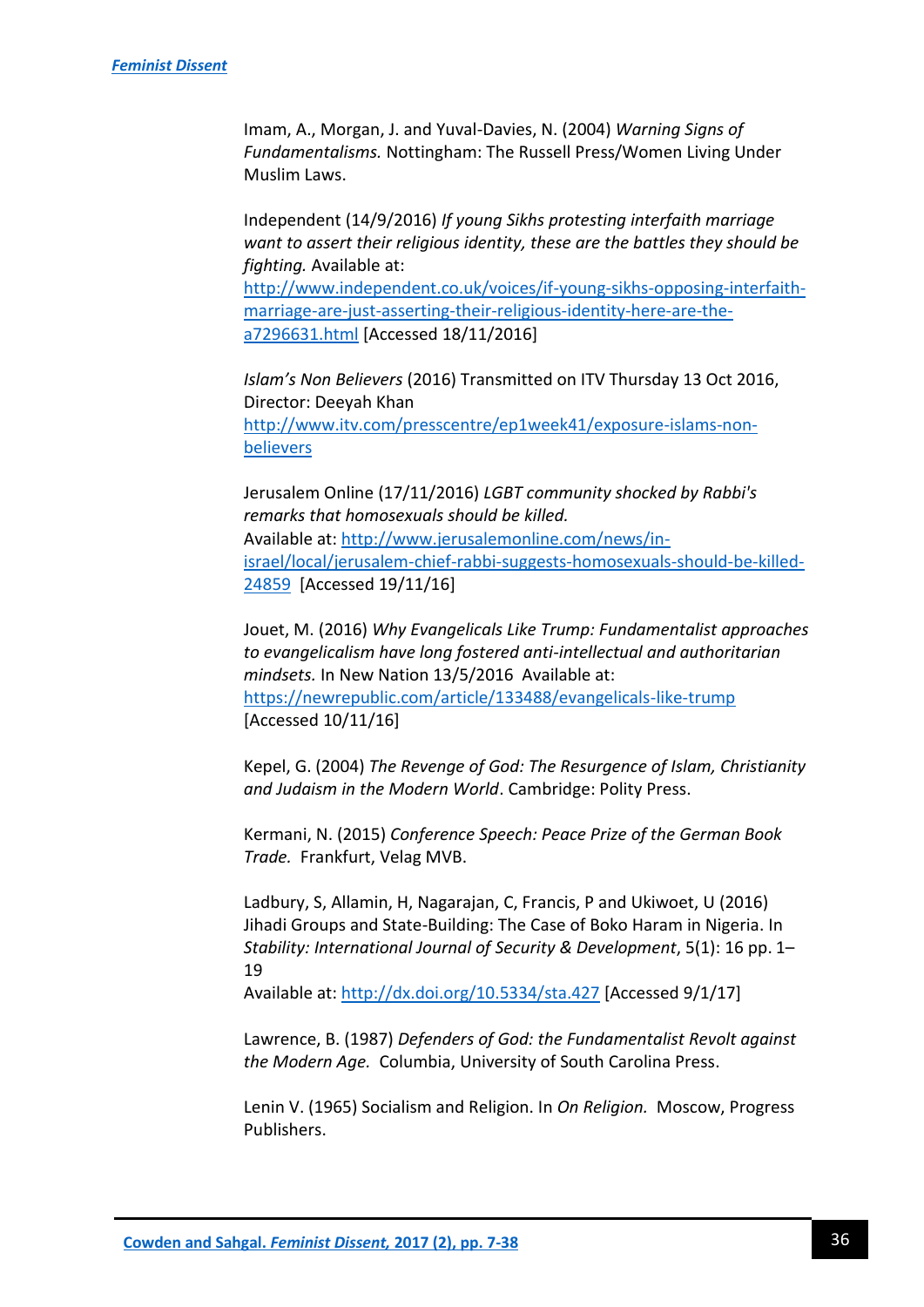Mahmood, S. (2004) *Politics of Piety: The Islamic Revival and the Feminist Subject.* Princeton, Princeton University Press

M.E. Marty & R. S Appleby (1993) *Fundamentalisms and Society: Reclaiming the Sciences, the Family, and Education.* Chicago & London, University of Chicago Press.

Ekeoba, P., Makanjuola, H. and Nagarajan, C. (2016) *Masculinities, Conflict and Violence.* Report of the Nigeria Stability and Reconciliation Programme Available at: [http://www.nsrp-nigeria.org/wp](http://www.nsrp-nigeria.org/wp-content/uploads/2016/06/Masculinities-Conflict-and-Violence-web.pdf)[content/uploads/2016/06/Masculinities-Conflict-and-Violence-web.pdf](http://www.nsrp-nigeria.org/wp-content/uploads/2016/06/Masculinities-Conflict-and-Violence-web.pdf)

Oxford Human Rights Hub (10/8/2015) *Asia Bibi's Unfair Trial*. Available at: <http://ohrh.law.ox.ac.uk/asia-bibis-unfair-trial/>[Accessed 13/12/16]

Ruthven, M (1994) Was Weber Wrong? In *London Review of Books 18/8/1994*. Available at: <http://www.lrb.co.uk/v16/n16/malise-ruthven/was-weber-wrong> [Accessed 18/10/2016]

Ruthven, M. (2007) *Fundamentalism: A Very Short Introduction.* Oxford, Oxford University Press.

Said, E. (2003) *Orientalism*. Toronto: Random House.

Scahill, J. (2016) Mike Pence will be the most powerful Christian Supremacist in U.S. History. In *The Intercept* September 2016. Available at: [https://theintercept.com/2016/11/15/mike-pence-will-be-the-most](https://theintercept.com/2016/11/15/mike-pence-will-be-the-most-powerful-christian-supremacist-in-us-history/)[powerful-christian-supremacist-in-us-history/](https://theintercept.com/2016/11/15/mike-pence-will-be-the-most-powerful-christian-supremacist-in-us-history/) [Accessed 13/1/17]

Singh, G. & Cowden, S. (2011) 'Multiculturalism's New Faultlines: Religious Fundamentalisms and Public Policy'. *Critical Social Policy* 31 (3).

Varma, Dhaliwal, and Nagarajan (2016) Why Feminist Dissent. In *Feminist Dissent* 2016 (1), 1 – 32 Available at: [http://journals.warwick.ac.uk/index.php/feministdissent/article/view/6/1](http://journals.warwick.ac.uk/index.php/feministdissent/article/view/6/17) [7](http://journals.warwick.ac.uk/index.php/feministdissent/article/view/6/17) [Accessed 10/9/2016]

Various Authors (1910) *The Fundamentals: A testimony to the truth*. Chicago:, Testimony Publishing Co. Available at: <https://archive.org/details/fundamentalstest17chic>[accessed 9/11/16].

Verick, S (2014) *Female Labor Force Participation in Developing Countries.* IZA/World of Labour Publication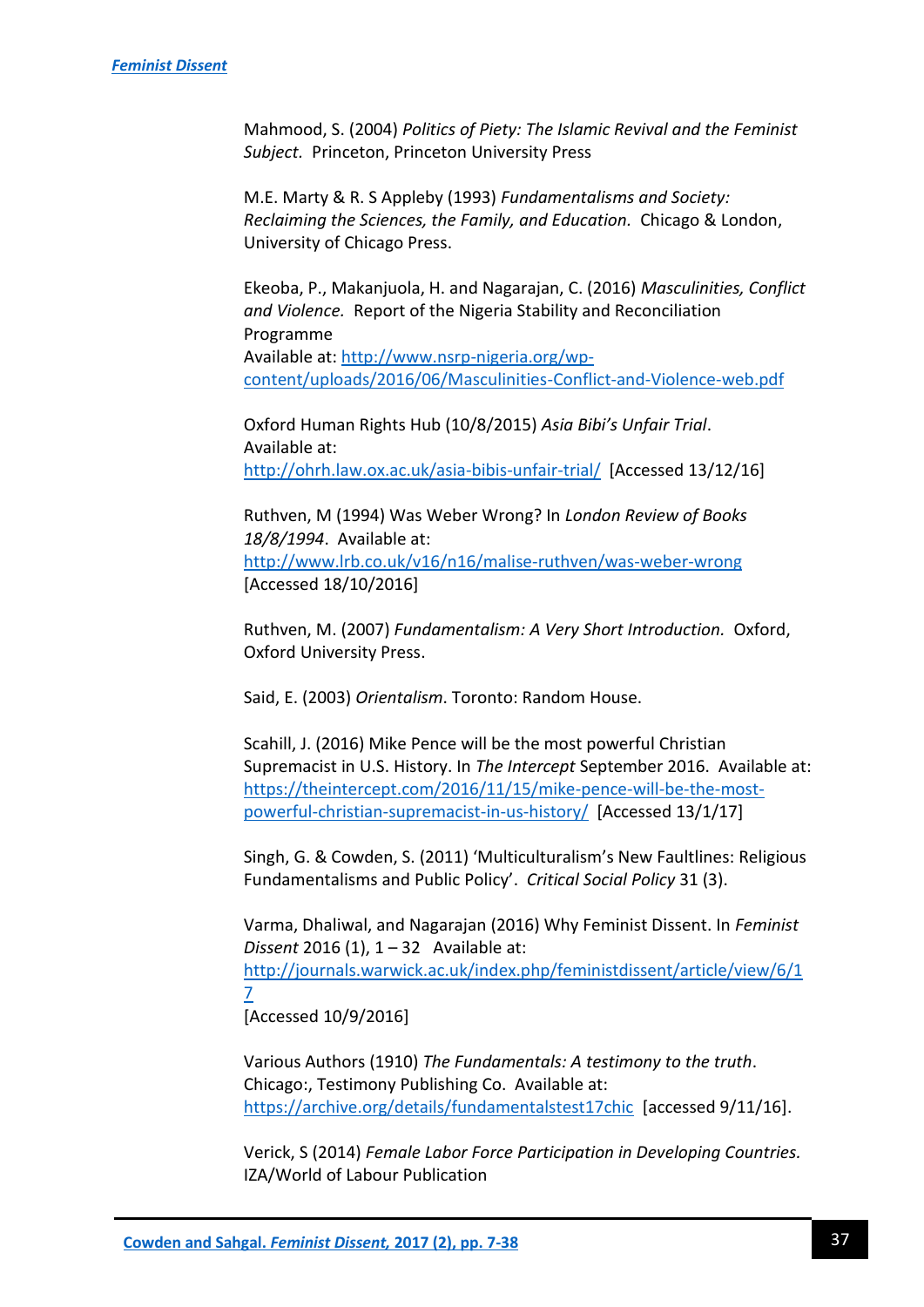Available at: [http://wol.iza.org/articles/female-labor-force-participation](http://wol.iza.org/articles/female-labor-force-participation-in-developing-countries.pdf)[in-developing-countries.pdf](http://wol.iza.org/articles/female-labor-force-participation-in-developing-countries.pdf) [Accessed 23/22/16].

Westra, R. (2009) *Confronting Global Neoliberalism: Third World Resistance and Development Strategies*. Atlanta, GA: Clarity Press.

Mao Zedong (1927) *Report on the Peasant Situation in Hunan*. Available at: [https://www.marxists.org/reference/archive/mao/works/red](https://www.marxists.org/reference/archive/mao/works/red-book/ch31.htm)[book/ch31.htm](https://www.marxists.org/reference/archive/mao/works/red-book/ch31.htm) [Accessed 19/11/2016]

Zubaida, S. (2015) Varieties of 'Islamophobia' and its targets. In *Open Democracy 29/9/2015* Available at: [https://www.opendemocracy.net/mirrorracisms/sami-zubaida/varieties](https://www.opendemocracy.net/mirrorracisms/sami-zubaida/varieties-of-islamophobia-and-its-targets)[of-islamophobia-and-its-targets](https://www.opendemocracy.net/mirrorracisms/sami-zubaida/varieties-of-islamophobia-and-its-targets) [Accessed 18/11/16]

Zia, A.S. (2009) The reinvention of feminism in Pakistan. In *Feminist Review*, No. 91, pp. 29-46. Available at: <https://www.jstor.org/stable/pdf/40663978.pdf>[Accessed 10/11/16]

## **Notes**

 $1$  We want to distinguish here between religious institutions offering support to poor communities as an aspect of charitable work and this same process as part of a concerted strategy used by fundamentalists. Whilst in some cases these activities can be clearly distinguished, in others this can be a difficult line to draw, such as where religious charitable involvement requires adherence to regressive mores which can slide over into fundamentalism. At the same time it is crucial to acknowledge that in many crisis zones in the world, religious institutions do provide goods and services that are much needed, and in the absence of functioning state support, this can be the only thing on offer.

 $2$  It is important to note views on the Left at this time were not uncritically supportive of the Enlightenment. Indeed one of the most important works which sought to address these came from the Frankfurt School marxists Adorno and Horkheimer. Their work 'Dialectic of Enlightenment', originally published in 1944, argues that while 'social freedom is inseparable from enlightened thought' (1997:xiii) equally it is wrong to assume that Enlightenment reason would unequivocally and inevtiably usher in social progress and emancipation. The rise of Nazi antisemitism is central to their analysis and showed that virulent forms of hatred of 'the other' could co-exist with versions of Reason. They particularly saw the dangers of an omnipotent view of 'science' whose truth ame to be seen as entirely disconnected from society. Unfortunately these powerfully insightful understandings of the Enlightenment from the within the Left have been almost entirely passed over within postmodern and postcolonial writings, which have rejected the Enlightenment *tout court.*